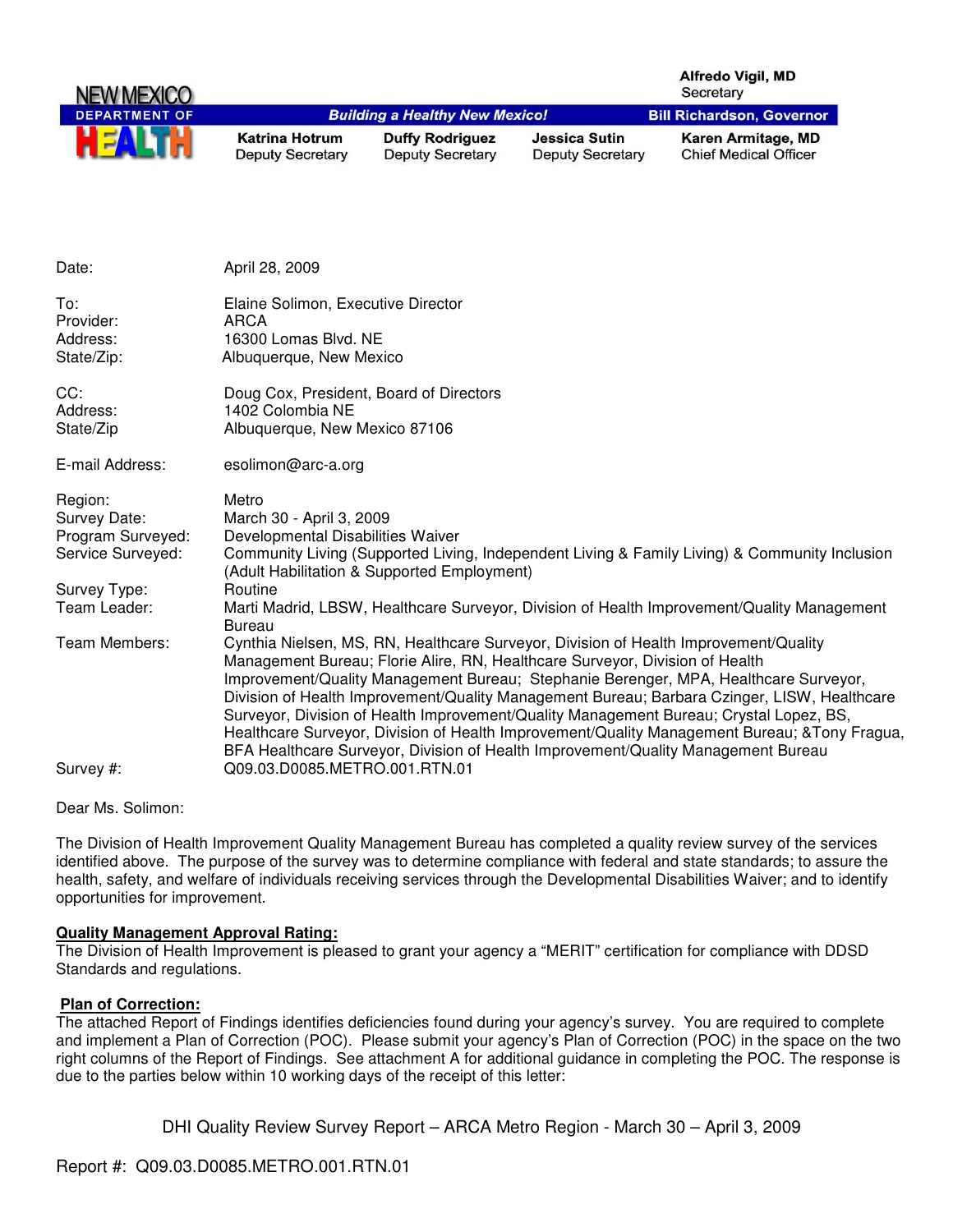- 1. Quality Management Bureau, Attention: Plan of Correction Coordinator 5301 Central Ave. NE Suite 900 Albuquerque, NM 87108
- 2. Developmental Disabilities Supports Division Regional Office for region of service surveyed.

Upon notification from QMB that your Plan of Correction has been approved, you must implement all remedies and corrective actions within 45 working days. If your plan of correction is denied, you must resubmit a revised plan ASAP for approval. All remedies must still be completed within 45 working days of the original submission.

Failure to submit, complete or implement your POC within the required time frames will result in the imposition of a \$200 per day Civil Monetary Penalty until it is received, completed and/or implemented.

#### **Request for Informal Reconsideration of Findings (IRF):**

If you disagree with a determination of noncompliance (finding) you have 10 working days upon receipt of this notice to request an IRF. Submit your request for an IRF in writing to:

> QMB Deputy Bureau Chief 5301 Central Ave NE Suite #900 Albuquerque, NM 87108 Attention: IRF request

A request for an IRF will not delay the implementation of your Plan of Correction which must be completed within 45 working days. Providers may not appeal the nature or interpretation of the standard or regulation, the team composition, sampling methodology or the Scope and Severity of the finding.

If the IRF approves the change or removal of a finding, you will be advised of any changes.

This IRF process is separate and apart from the Informal Dispute Resolution (IDR) and Fair Hearing Process for Sanctions from DOH.

Please call the Team Leader at 505-841-5831 if you have questions about the survey or the report. Thank you for your cooperation and for the work you perform.

Sincerely,

Marti Madrid, LBSW Team Lead/Healthcare Surveyor Division of Health Improvement Quality Management Bureau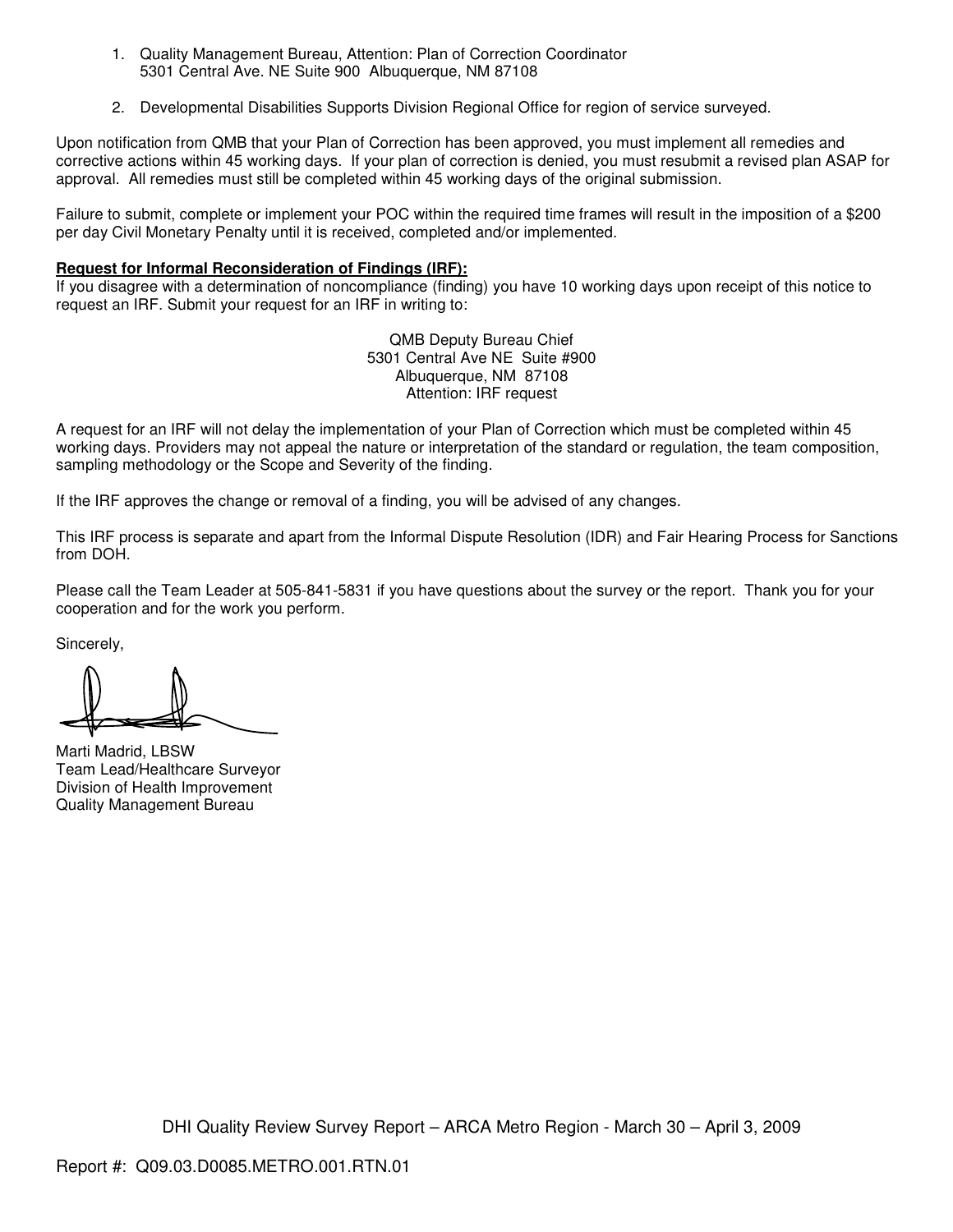#### **Survey Process Employed:**

Entrance Conference Date: March 30, 2009 Present: **ARCA** Edward Kaul, Community Services Director Renee Archer, Administrative Coordinator Elaine Solimon, Executive Director **DO/DHI/QMB** Marti Madrid, LBSW, Team Lead/Healthcare Surveyor Barbara Czinger, LISW, Healthcare Surveyor Stephanie Martinez de Berenger, MPA, Healthcare Surveyor Cynthia Nielsen, MSN, RN, Healthcare Surveyor Florie Alire, RN, Healthcare Surveyor Exit Conference Date: April 3, 2009 Present: **ARCA** Edward J. Kaul, Community Services Director Sharon Hannah, Case Record Manager Mahalah Stromquist, Supported Living Division Director Naomi Serna-Olander, Human Resources Coordinator Judith Parsons, Human Resources Director Liza Grazier, Assistant Division Director Family Based Services Doreen Salazar, Quality Manager Rene Archer, Administrative Coordinator Elaine Solimon, Executive Director Marci Manning, Supported Living Division Director Merry Murphy, Division Director, Independent Living/ACES Lauren DeCarlo, Nursing Services Manager **DOH/DHI/QMB** Marti Madrid, LBSW, Team Lead/Healthcare Surveyor Cynthia Nielsen RN, MSN, Healthcare Surveyor Stephanie Martinez de Berenger, MPA, Healthcare Surveyor **Homes Visited Number:** 16 Administrative Locations Visited **Number:** 2 Total Sample Size **Number:** 29 27 - Non Jackson 2 - Jackson Class Members 13 - Supported Living 5 - Family Living 6 - Independent Living 11 - Adult Habilitation 7 - Supported Employment Persons Served Interviewed Number: 18 Persons Served Observed Number: 11 (Individuals did not respond to questions asked by the surveyors)

Records Reviewed (Persons Served) Number: 29

Administrative Files Reviewed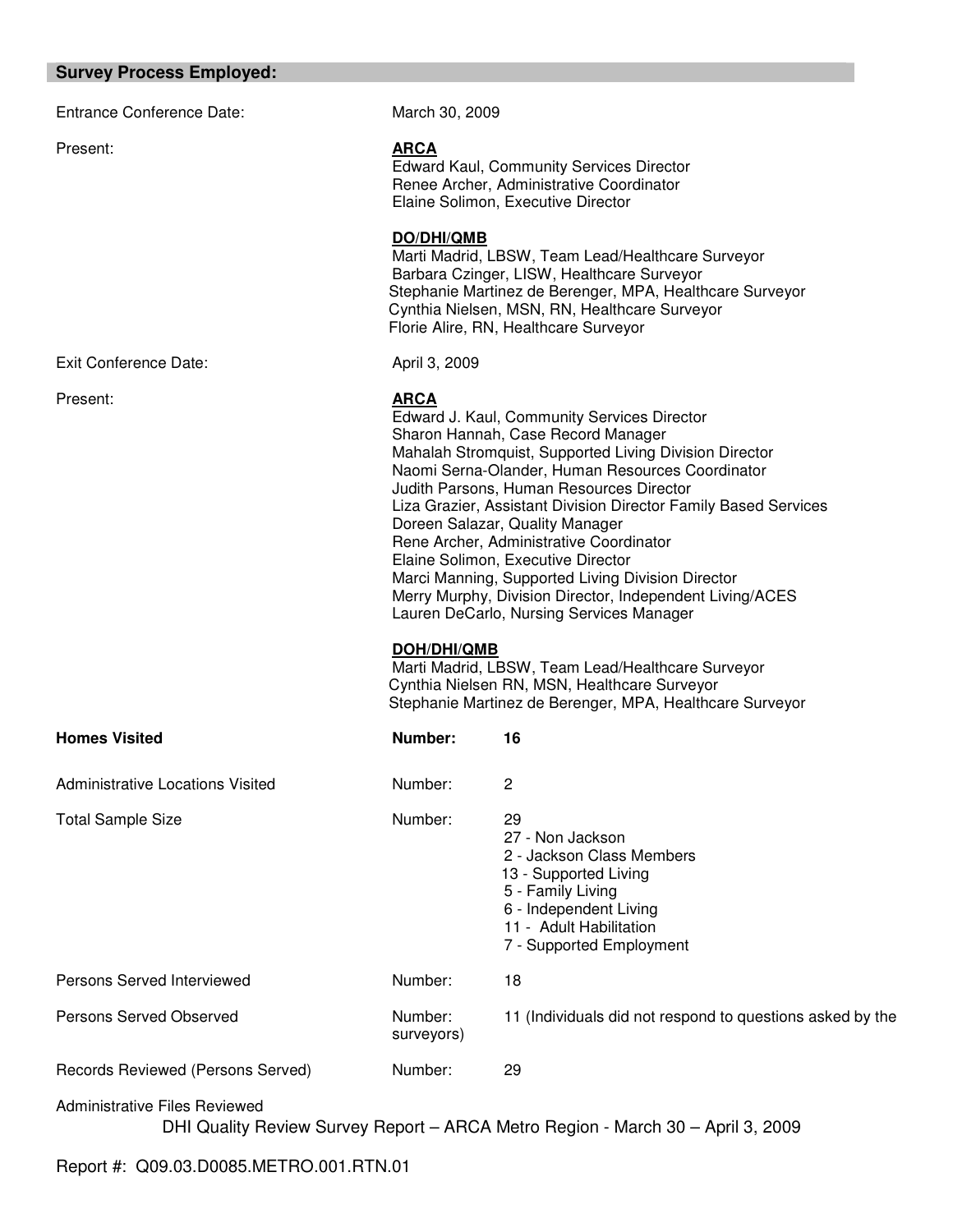- Billing Records
- Medical Records
- Incident Management Records
- Personnel Files
- Training Records
- Agency Policy and Procedure
- Caregiver Criminal History Screening Records
- Employee Abuse Registry
- Human Rights Notes and/or Meeting Minutes
- Nursing personnel files
- Evacuation Drills
- Quality Improvement/Quality Assurance Plan

CC: Distribution List: DOH - Division of Health Improvement

- DOH Developmental Disabilities Supports Division
- DOH Office of Internal Audit
- HSD Medical Assistance Division

**Attachment A**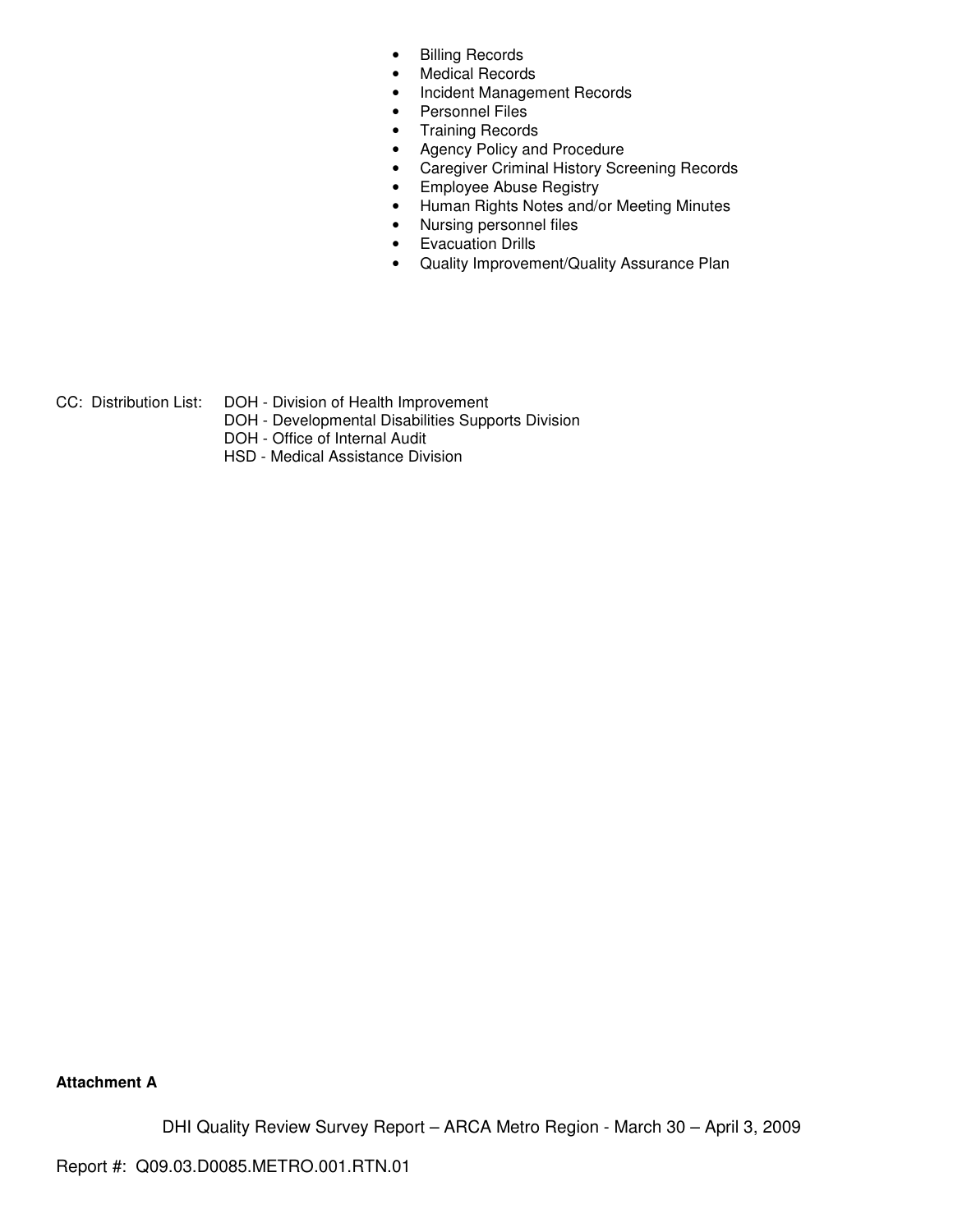# **Provider Instructions for Completing the QMB Plan of Correction (POC) Process**

- After a QMB Quality Review, your Survey Report will be sent to you via certified mail. You may request that it also be sent to you electronically by calling George Perrault, Plan of Correction Coordinator at 505-222-8624.
- Within 10 business days of the date you received your survey report, you must develop and send your Plan of Correction response to the QMB office. (Providers who do not pick up their mail will be referred to the Internal Review Committee [IRC]).
- For each Deficiency in your Survey Report, include specific information about HOW you will correct each Deficiency, WHO will fix each Deficiency ("Responsible Party"), and by WHEN ("Date Due").
- Your POC must not only address HOW, WHO and WHEN each Deficiency will be corrected, but must also address overall systemic issues to prevent the Deficiency from reoccurring, i.e., Quality Assurance (QA). Your description of your QA must include specifics about your selfauditing processes, such as HOW OFTEN you will self-audit, WHO will do it, and WHAT FORMS will be used.
- Corrective actions should be incorporated into your agency's Quality Assurance/Quality Improvement policies and procedures.
- You may send your POC response electronically to George.Perrault@state.nm.us, by fax (505- 841-5815), or by postal mail.
- Do not send supporting documentation to QMB until after your POC has been approved by QMB.
- QMB will notify you if your POC has been "Approved" or "Denied".
- Whether your POC is "Approved" or "Denied", you have a maximum of 45 business days to correct all survey Deficiencies from the date of receipt of your Survey Report. If your POC is "Denied" it must be revised and resubmitted ASAP, as the 45 working day limit is in effect. Providers whose revised POC is denied will be referred to the IRC.
- The POC must be completed on the official QMB Survey Report and Plan of Correction Form, unless approved in advance by the POC Coordinator.
- The following Deficiencies must be corrected within the deadlines below (after receipt of your Survey Report):

| $\circ$ CCHS and EAR:              | 10 working days |
|------------------------------------|-----------------|
| $\circ$ Medication errors:         | 10 working days |
| $\circ$ IMS system/training:       | 20 working days |
| $\circ$ ISP related documentation: | 30 working days |
| $\circ$ DDSD Training              | 45 working days |

- If you have questions about the POC process, call the QMB POC Coordinator, George Perrault at 505-222-8624 for assistance.
- For Technical Assistance (TA) in developing or implementing your POC, contact your local DDSD Regional Office.
- Once your POC has been approved by QMB, the POC may not be altered or the dates changed.
- Requests for an extension or modification of your POC (post approval) must be made in writing and submitted to the POC Coordinator at QMB, and are approved on a case-by-case basis.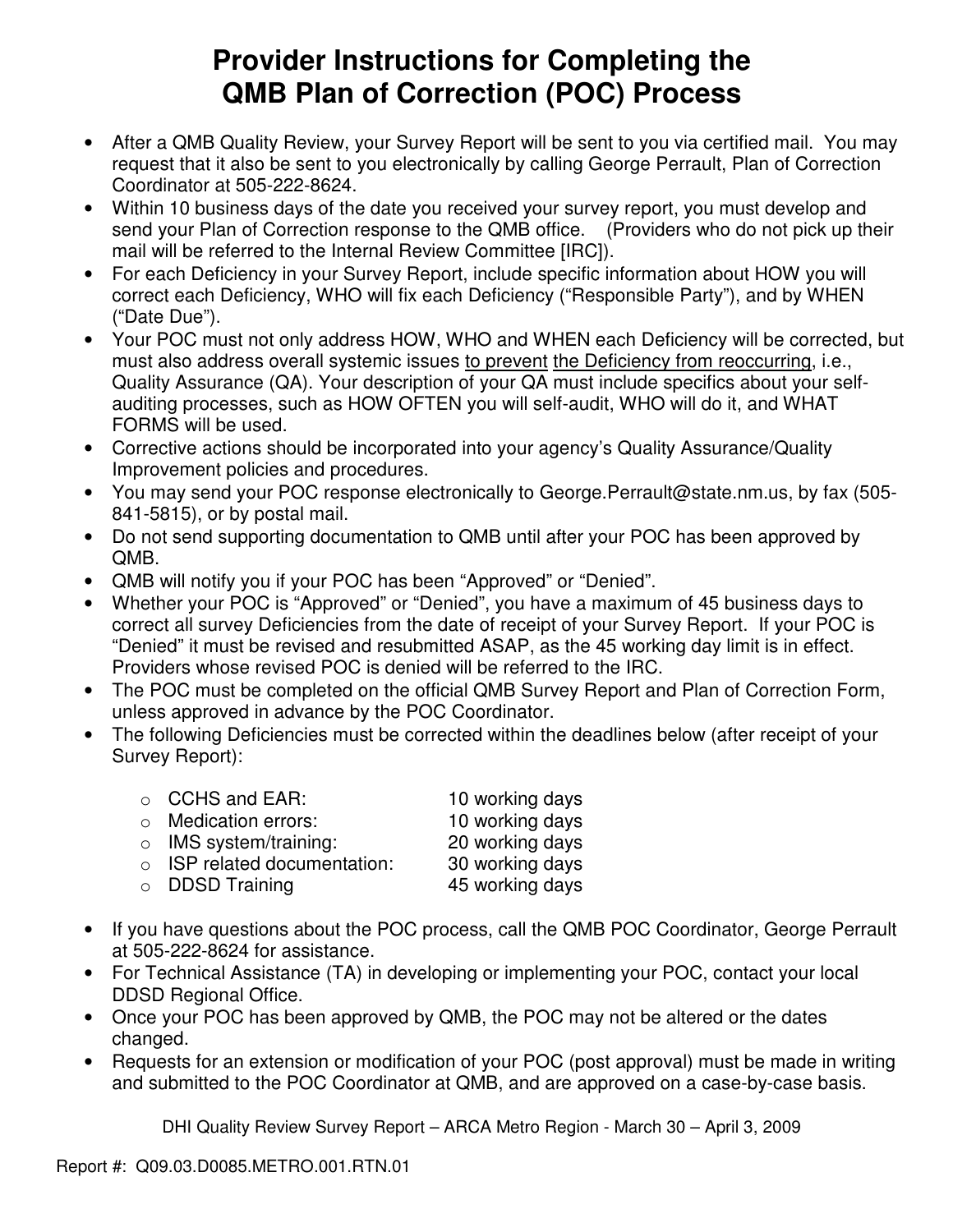- When submitting supporting documentation, organize your documents by Tag #s, and annotate or label each document using Individual #s.
- Do not submit original documents, hard copies or scanned and electronically submitted copies are fine. Originals must be maintained in the agency/client file(s) as per DDSD Standards.
- Failure to submit, complete or implement your POC within the required timeframes will result in a referral to the IRC and the possible imposition of a \$200 per day Civil Monetary Penalty until it is received, completed and/or implemented.

**Attachment B** 

## **QMB Scope and Severity Matrix of survey results**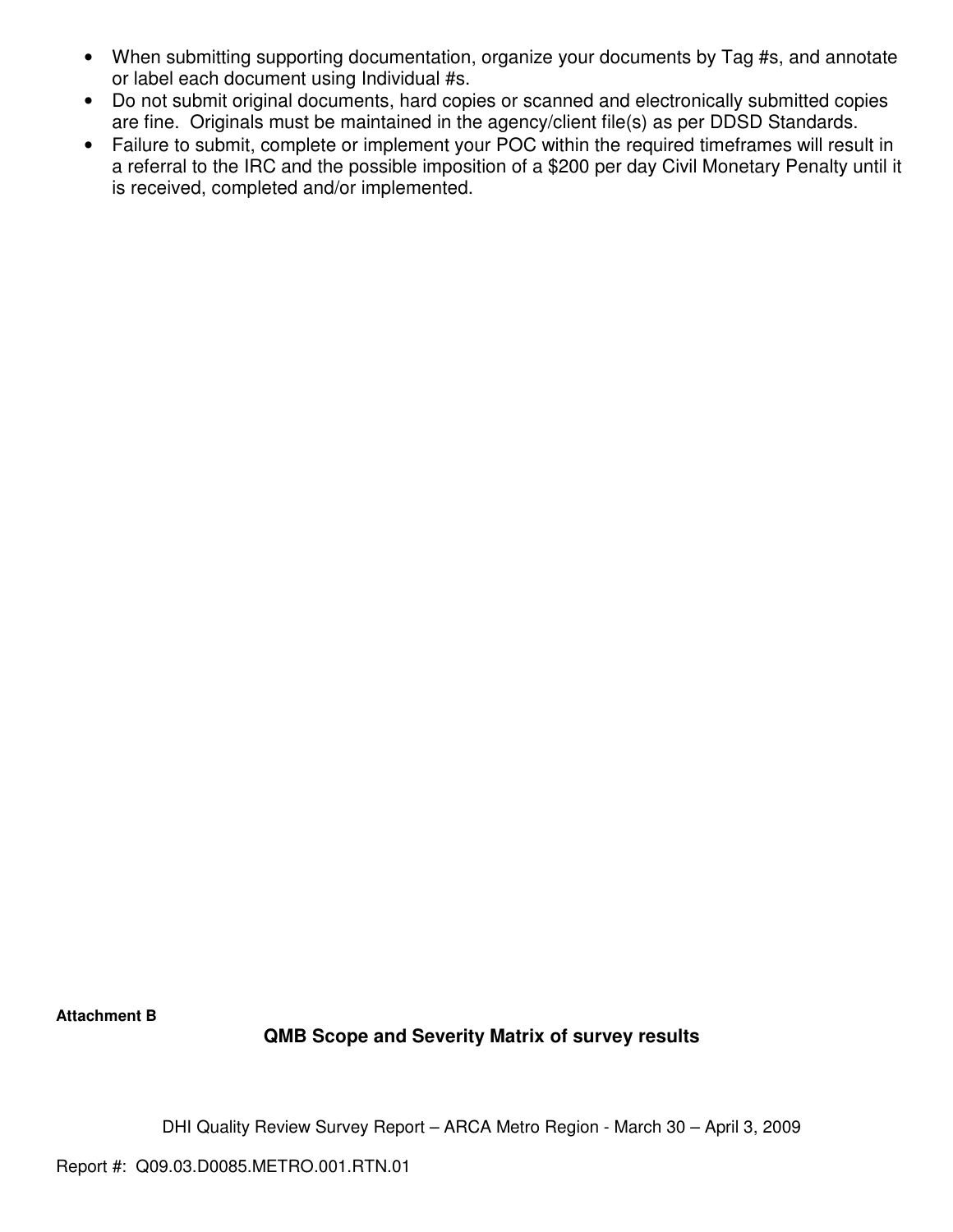Each deficiency in your Report of Findings is scored on a Scope and Severity Scale. The culmination of each deficiency's Scope and Severity is used to determine degree of compliance to standards and regulations and level of QMB Certification.

|                 |                  |                                                                |                                  | <b>SCOPE</b>                    |                                               |
|-----------------|------------------|----------------------------------------------------------------|----------------------------------|---------------------------------|-----------------------------------------------|
|                 |                  |                                                                | <b>Isolated</b><br>$01\% - 15\%$ | <b>Pattern</b><br>$16\% - 79\%$ | <b>Widespread</b><br>$80\% - 100\%$           |
|                 | High Impact      | Immediate<br>Jeopardy to<br>individual health<br>and or safety | J.                               | K.                              |                                               |
| <b>SEVERITY</b> |                  | <b>Actual harm</b>                                             | G.                               | Н.                              | I.                                            |
|                 |                  | <b>No Actual Harm</b><br><b>Potential for more</b>             | D.                               | Ε.                              | F. (3 or more)                                |
|                 | Medium<br>Impact | than minimal harm                                              | $D.$ (2 or less)                 |                                 | <b>F.</b> (no conditions<br>of participation) |
|                 | Low<br>Impact    | No Actual Harm<br>Minimal potential<br>for harm.               | A.                               | Β.                              | C.                                            |

Scope and Severity Definitions:

#### Key to Scope scale:

#### Isolated:

A deficiency that is limited to 1% to 15% of the sample, usually impacting no more than one or two individuals in the sample.

#### Pattern:

A deficiency that impacts a number or group of individuals from 16% to 79% of the sample is defined as a pattern finding. Pattern findings suggest the need for system wide corrective actions.

#### Widespread:

A deficiency that impacts most or all (80% to 100%) of the individuals in the sample is defined as widespread or pervasive. Widespread findings suggest the need for system wide corrective actions as well as the need to implement a Continuous Quality Improvement process to improve or build infrastructure. Widespread findings must be referred to the Internal Review Committee for review and possible actions or sanctions.

Key to Severity scale:

Low Impact Severity: (Blue)

DHI Quality Review Survey Report – ARCA Metro Region - March 30 – April 3, 2009

## Report #: Q09.03.D0085.METRO.001.RTN.01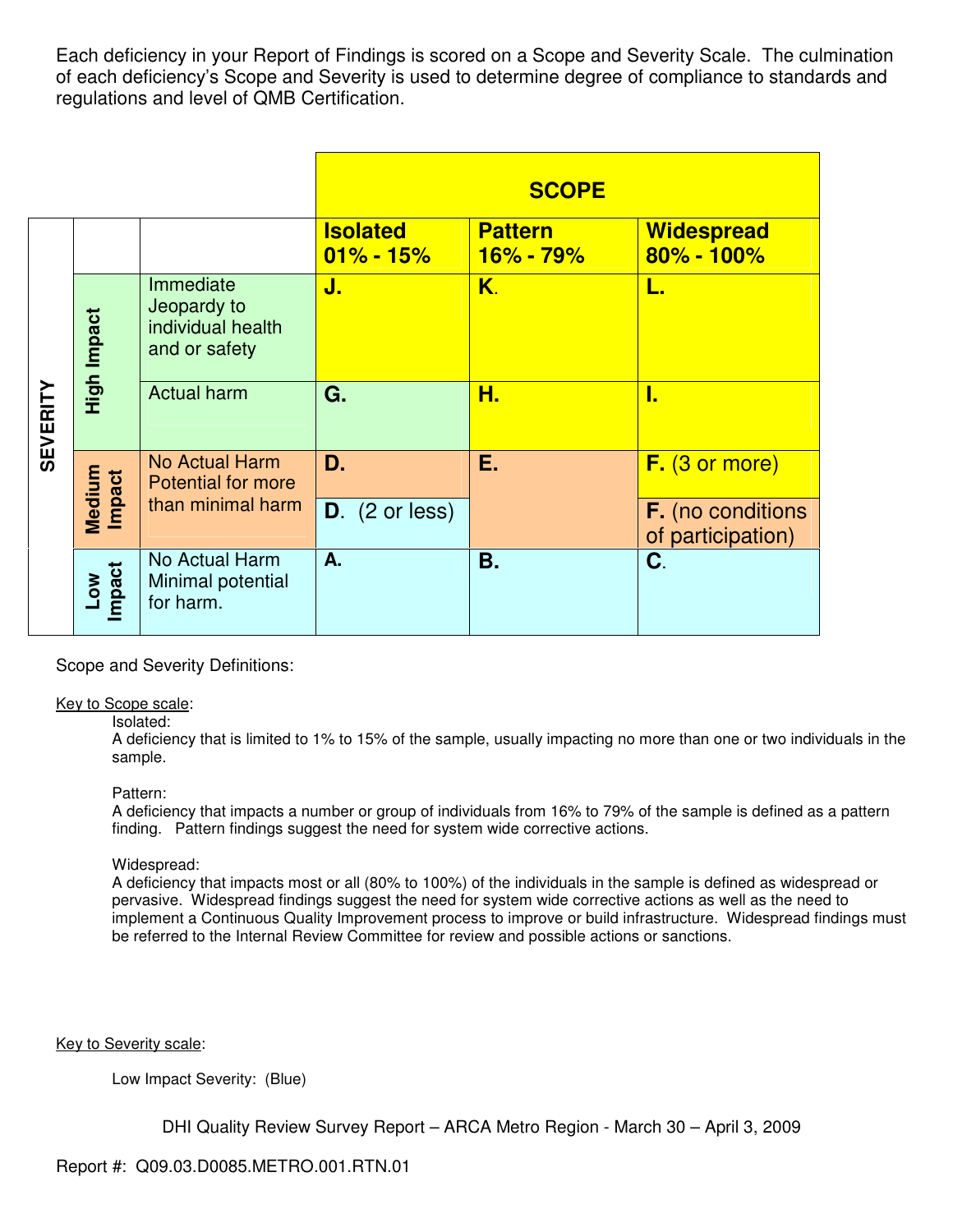Low level findings have no or minimal potential for harm to an individual. Providers that have no findings above a "C" level may receive a "Quality" Certification approval rating from QMB.

Medium Impact Severity: (Tan)

Medium level findings have a potential for harm to an individual. Providers that have no findings above a "F" level and/or no more than two F level findings and no F level Conditions of Participation may receive a "Merit" Certification approval rating from QMB.

High Impact Severity: (Green or Yellow)

High level findings are when harm to an individual has occurred. Providers that have no findings above "I" level may only receive a "Standard" Approval rating from QMB and will be referred to the IRC.

High Impact Severity: (Yellow)

"J, K, and L" Level findings:

This is a finding of Immediate Jeopardy. If a provider is found to have "I" level findings or higher, with an outcome of Immediate Jeopardy, including repeat findings or Conditions of Participation they will be referred to the Internal Review Committee.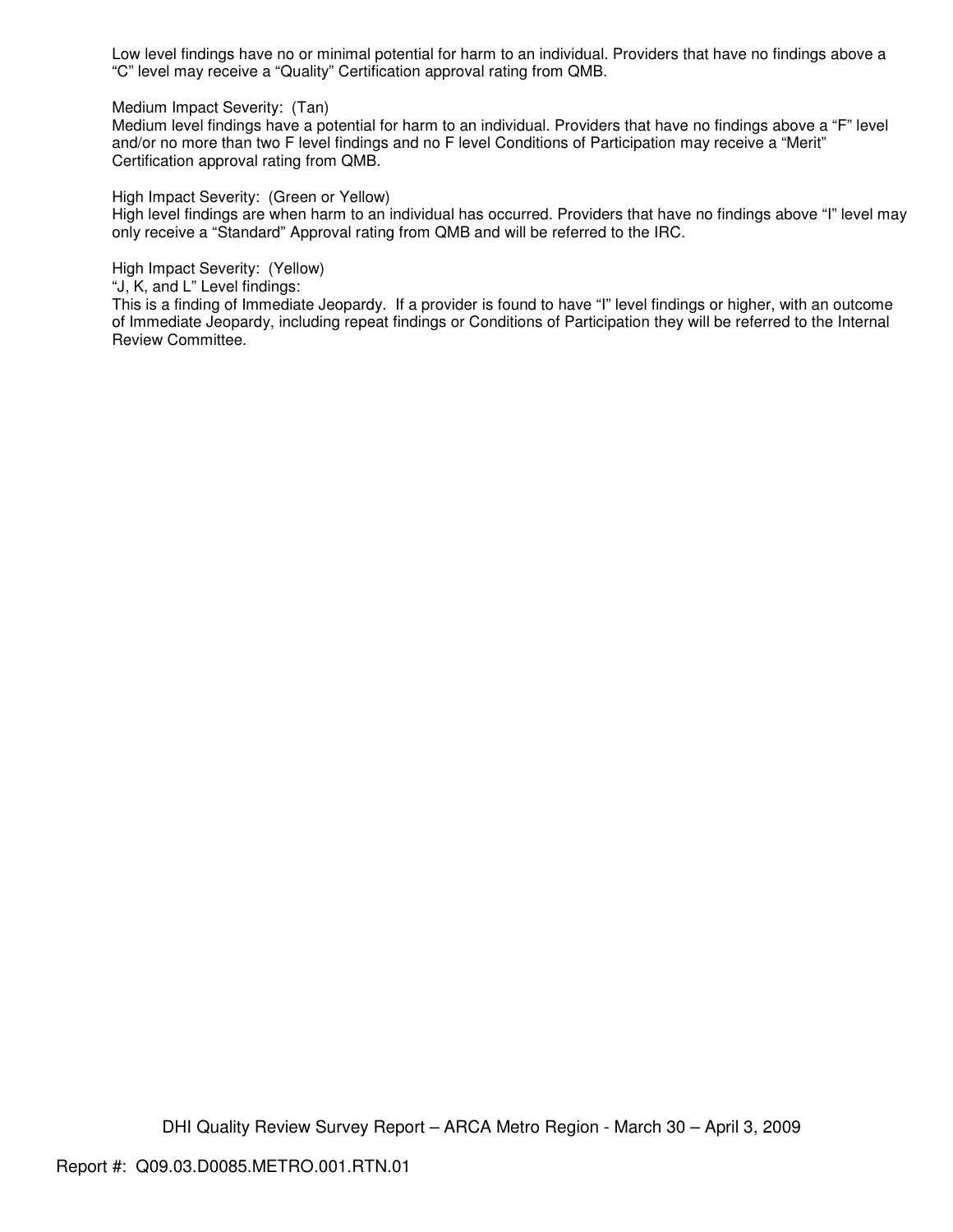## **Guidelines for the Provider Informal Reconsideration of Finding (IRF) Process**

## **Introduction:**

Throughout the process, surveyors are openly communicating with providers. Open communication means that surveyors have clarified issues and/or requested missing information before completing the review. Regardless, there may still be instances where the provider disagrees with a specific finding.

To informally dispute a finding the provider must request in writing an Informal Reconsideration of the Finding (IRF) to the QMB Deputy Bureau Chief **within 10 working days** of receipt of the final report.

The written request for an IRF must be completed on the **QMB Request for Informal Reconsideration of Finding Form** (available on the QMB website) and must specify in detail the request for reconsideration and why the finding is inaccurate. The **IRF request must include all supporting documentation or evidence that was not previously reviewed during the survey process.** 

## **The following limitations apply to the IRF process:**

- The request for an IRF and all supporting evidence must be received in 10 days.
- Findings based on evidence requested during the survey and not provided may not be subject to reconsideration.
- The supporting documentation must be new evidence not previously reviewed by the survey team.
- Providers must continue to complete their plan of correction during the IRF process
- Providers may not request an IRF to challenge the Scope and Severity of a finding.
- Providers may not request an IRF to challenge the sampling methodology.
- Providers may not request an IRF based on disagreement with the nature of the standard or regulation.
- Providers may not request an IRF to challenge the team composition
- Providers may not request an IRF to challenge the QMB Quality Approval Rating and the length of their DDSD provider contract.

## **A Provider forfeits the right to an IRF if the request is not made within 10 working days of receiving the report and does not include all supporting documentation or evidence to show compliance with the standards and regulations.**

QMB has 30 working days to complete the review and notify the provider of the decision. The request will be reviewed by the IRF committee. The Provider will be notified in writing of the ruling, no face to face meeting will be conducted.

When a Provider requests that a finding be reconsidered, it does not stop or delay the Plan of Correction process. **Providers must continue to complete the Plan of Correction, including the finding in dispute regardless of the IRF status.** If a finding is successfully reconsidered, it will be noted and will be removed or modified from the report. It should be noted that in some cases a Plan of Correction may be completed prior to the IRF process being completed. The provider will be notified in writing on the decisions of the IRF committee.

## **Administrative Review Process:**

If a Provider desires to challenge the decision of the IRF committee they may request an Administrative Review by the DHI and DDSD Director. The Request must be made in writing to the QMB Bureau Chief and received within 5 days of notification from the IRF decision.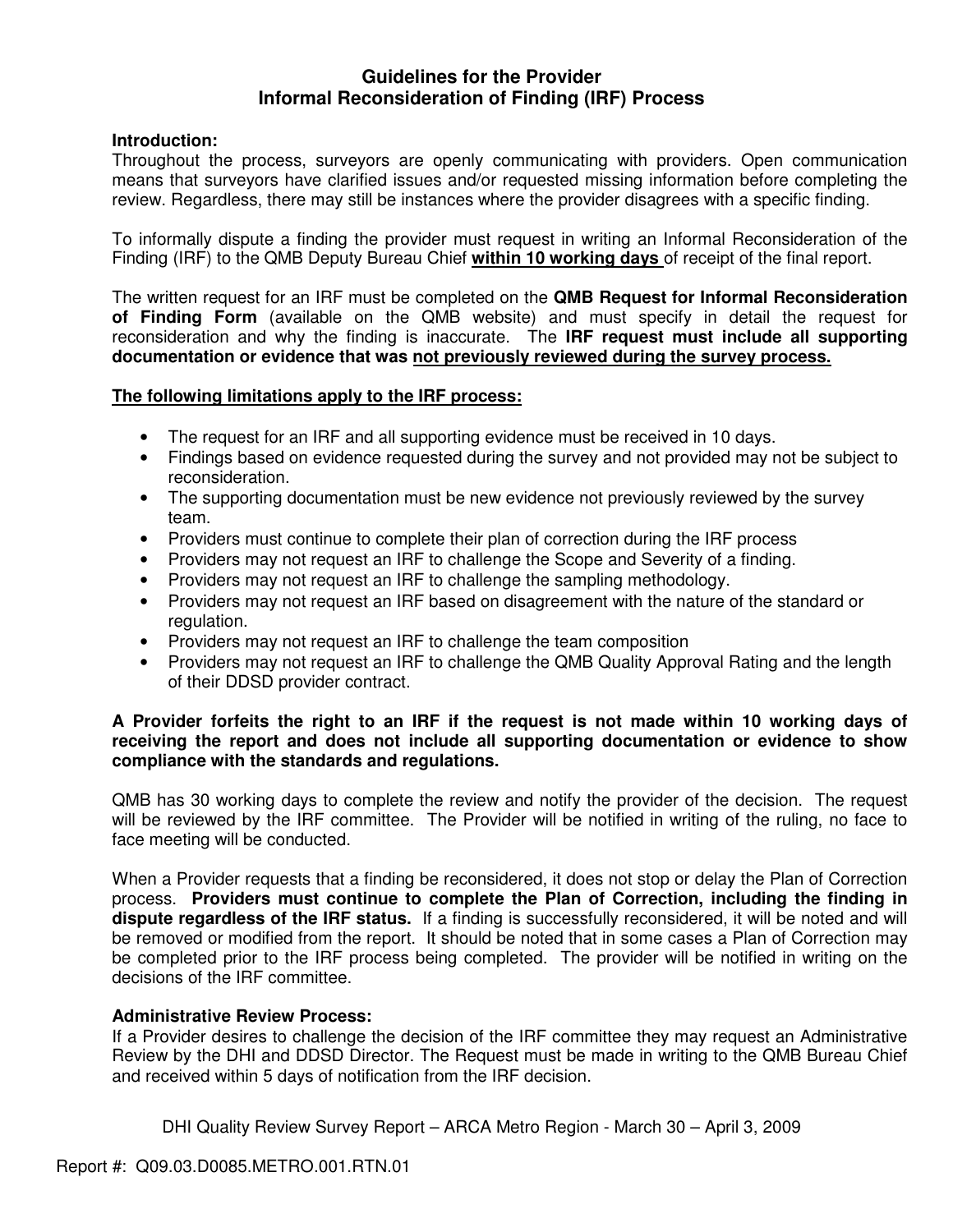## **Regarding IRC Sanctions:**

The Informal Reconsideration of the Finding process is a separate process specific to QMB Survey Findings and should not be confused with any process associated with IRC Sanctions.

If a Provider desires to Dispute or Appeal an IRC Sanction that is a separate and different process. Providers may choose the Informal Dispute Resolution Process or the Formal Medicaid Fair Hearing Process to dispute or appeal IRC sanctions, please refer to the DOH Sanction policy and section 39 of the provider contract agreement.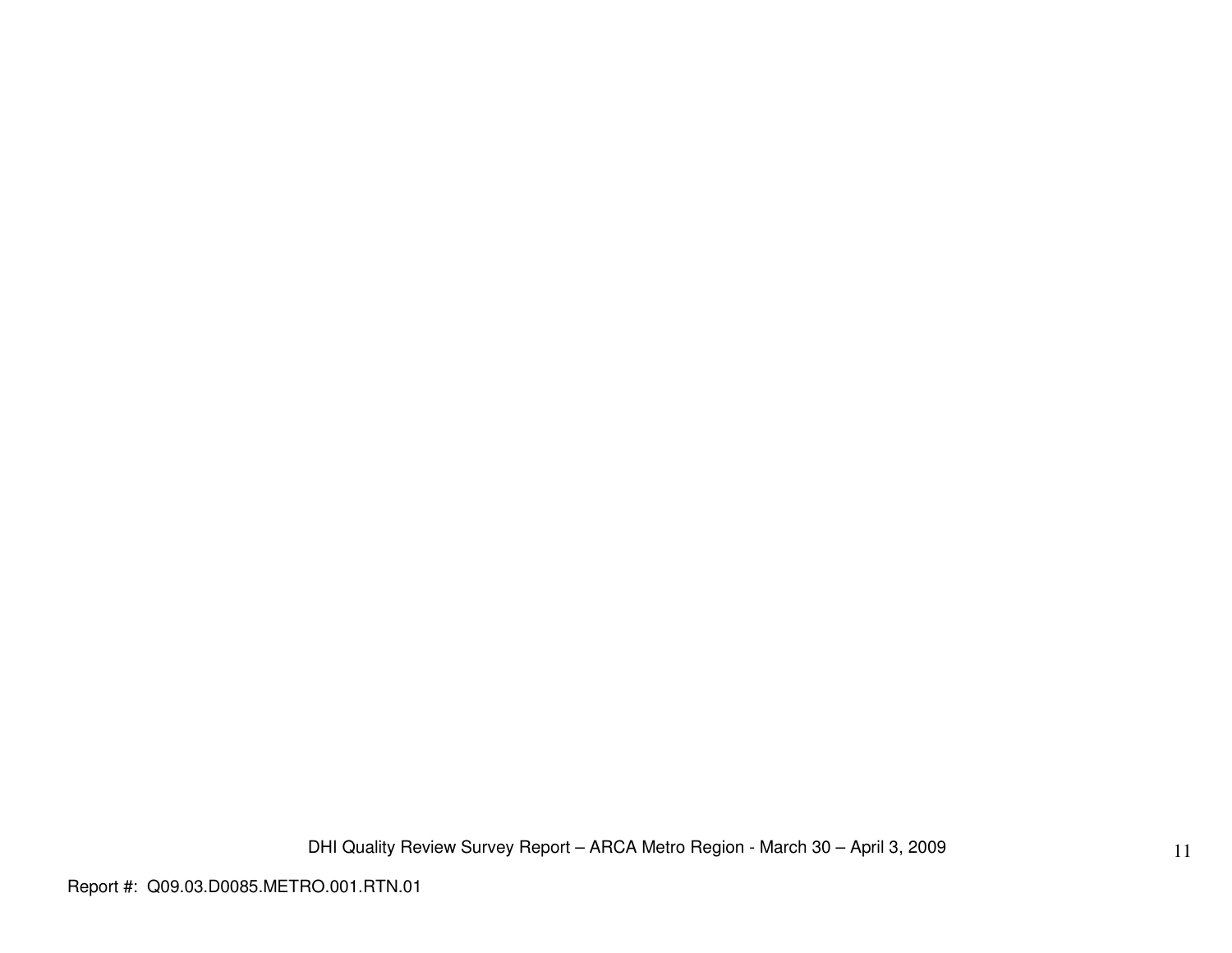## **Agency: ARCA - Metro Region**

Program: Developmental Disabilities Waiver

 Service: Community Living (Supported Living, Family Living & Independent Living) & Community Inclusion (Supported Employment & Adult Habilitation)

Monitoring Type:<br>Date of Survey:

**Date of Survey: March 30 – April 3, 2009** 

| <b>Statute</b>                                                                                                                                                                                                                                                                                                                                                                                                                                                                                                                                                                                                                                                                                                                                                                                                                                                                | <b>Deficiency</b>                                                                                                                                                                                                                                                                                                                                                                                                                                                                                                                                                             | <b>Agency Plan of Correction and</b> | <b>Date</b> |
|-------------------------------------------------------------------------------------------------------------------------------------------------------------------------------------------------------------------------------------------------------------------------------------------------------------------------------------------------------------------------------------------------------------------------------------------------------------------------------------------------------------------------------------------------------------------------------------------------------------------------------------------------------------------------------------------------------------------------------------------------------------------------------------------------------------------------------------------------------------------------------|-------------------------------------------------------------------------------------------------------------------------------------------------------------------------------------------------------------------------------------------------------------------------------------------------------------------------------------------------------------------------------------------------------------------------------------------------------------------------------------------------------------------------------------------------------------------------------|--------------------------------------|-------------|
|                                                                                                                                                                                                                                                                                                                                                                                                                                                                                                                                                                                                                                                                                                                                                                                                                                                                               |                                                                                                                                                                                                                                                                                                                                                                                                                                                                                                                                                                               |                                      |             |
| Tag # 1A09 Medication Delivery (MAR)<br>Developmental Disabilities (DD) Waiver Service<br>Standards effective 4/1/2007<br><b>CHAPTER 1 II. PROVIDER AGENCY</b><br><b>REQUIREMENTS:</b> The objective of these<br>standards is to establish Provider Agency policy,<br>procedure and reporting requirements for DD<br>Medicaid Waiver program. These requirements<br>apply to all such Provider Agency staff, whether<br>directly employed or subcontracting with the<br>Provider Agency. Additional Provider Agency<br>requirements and personnel qualifications may<br>be applicable for specific service standards.<br><b>Medication Delivery: Provider Agencies</b><br>that provide Community Living, Community<br>Inclusion or Private Duty Nursing services shall<br>have written policies and procedures regarding<br>medication(s) delivery and tracking and reporting | <b>Scope and Severity Rating: D</b><br>Medication Administration records (MAR) were<br>reviewed for the months of October, November<br>and December, 2008.<br>Based on record review, 1 of 29 individuals had<br>Medication Administration Records, which<br>contained missing medications entries and/or<br>other errors:<br>Individual #16<br>October 2008<br>During the on site survey on 3/30/09, surveyors<br>requested the MARs for October 2008. As of<br>April 3, 2009 the MARs were not provided.<br>November 2008<br>During the on site survey on 3/30/09 surveyors | <b>Responsible Party</b>             | <b>Due</b>  |
| of medication errors in accordance with DDSD<br>Medication Assessment and Delivery Policy and<br>Procedures, the Board of Nursing Rules and<br>Board of Pharmacy standards and regulations.<br>When required by the DDSD Medication<br>(2)<br>Assessment and Delivery Policy, Medication<br>Administration Records (MAR) shall be<br>maintained and include:<br>(a) The name of the individual, a transcription<br>of the physician's written or licensed<br>health care provider's prescription<br>including the brand and generic name of<br>the medication, diagnosis for which the                                                                                                                                                                                                                                                                                        | requested the MARs for November 2008. As of<br>April 3, 2009 the MARs were not provided.                                                                                                                                                                                                                                                                                                                                                                                                                                                                                      |                                      |             |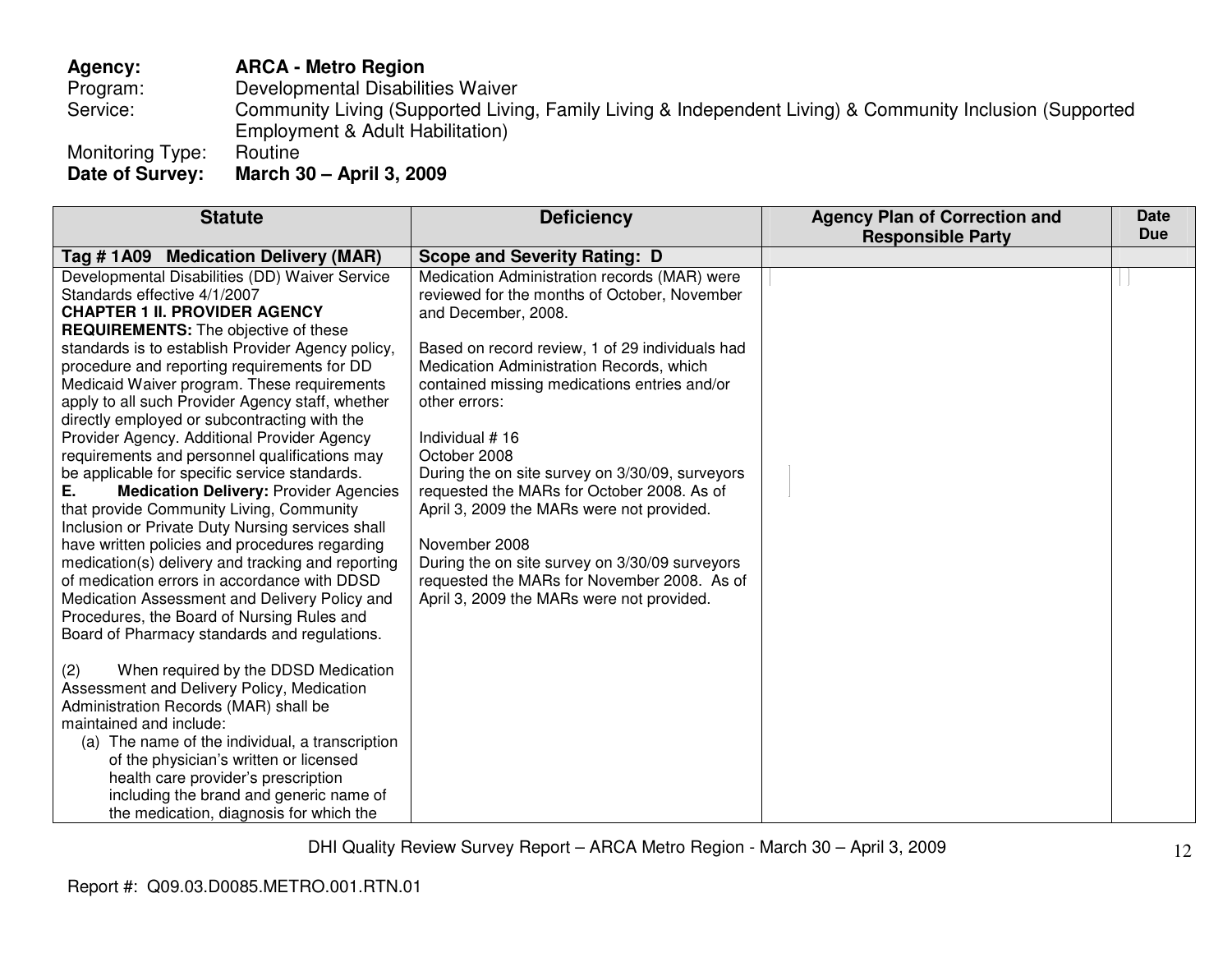| medication is prescribed;                                                       |  |  |
|---------------------------------------------------------------------------------|--|--|
| (b) Prescribed dosage, frequency and                                            |  |  |
| method/route of administration, times and                                       |  |  |
| dates of administration;                                                        |  |  |
| (c) Initials of the individual administering or                                 |  |  |
| assisting with the medication;                                                  |  |  |
| (d) Explanation of any medication irregularity;                                 |  |  |
| (e) Documentation of any allergic reaction or                                   |  |  |
| adverse medication effect; and                                                  |  |  |
| For PRN medication, an explanation for<br>(f)                                   |  |  |
| the use of the PRN medication shall                                             |  |  |
| include observable signs/symptoms or                                            |  |  |
| circumstances in which the medication is                                        |  |  |
| to be used, and documentation of                                                |  |  |
| effectiveness of PRN medication                                                 |  |  |
| administered.                                                                   |  |  |
| (3) The Provider Agency shall also maintain a                                   |  |  |
| signature page that designates the full name                                    |  |  |
| that corresponds to each initial used to                                        |  |  |
| document administered or assisted delivery                                      |  |  |
| of each dose;                                                                   |  |  |
| MARs are not required for individuals<br>(4)                                    |  |  |
| participating in Independent Living who self-                                   |  |  |
| administer their own medications;                                               |  |  |
| Information from the prescribing pharmacy<br>(5)                                |  |  |
| regarding medications shall be kept in the                                      |  |  |
| home and community inclusion service                                            |  |  |
| locations and shall include the expected                                        |  |  |
| desired outcomes of administrating the                                          |  |  |
| medication, signs and symptoms of adverse<br>events and interactions with other |  |  |
|                                                                                 |  |  |
| medications;                                                                    |  |  |
|                                                                                 |  |  |
|                                                                                 |  |  |
|                                                                                 |  |  |
|                                                                                 |  |  |
|                                                                                 |  |  |
|                                                                                 |  |  |
|                                                                                 |  |  |
|                                                                                 |  |  |
|                                                                                 |  |  |
|                                                                                 |  |  |
|                                                                                 |  |  |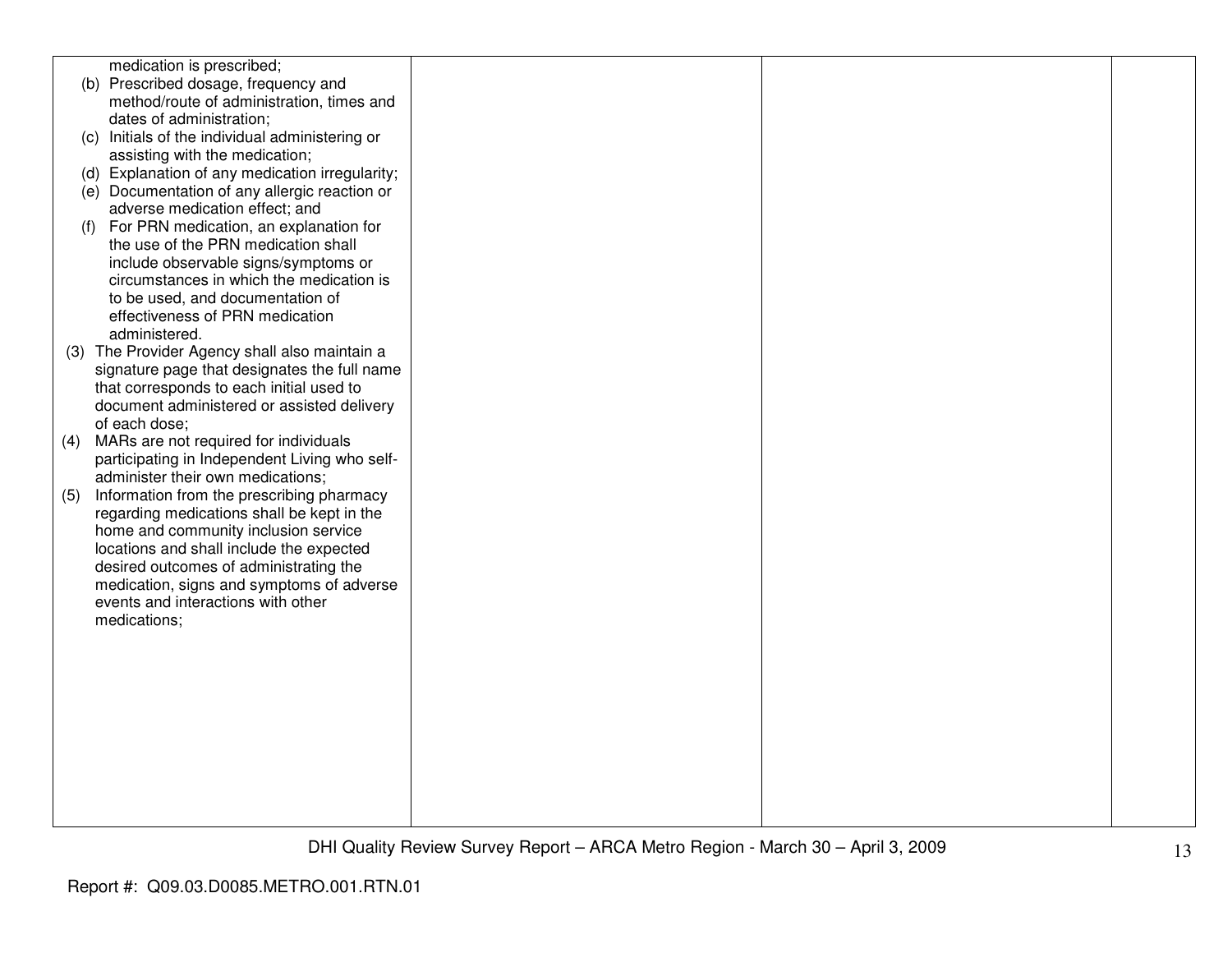| Tag # 1A09 Medication Delivery - PRN                | <b>Scope and Severity Rating: D</b>           |  |
|-----------------------------------------------------|-----------------------------------------------|--|
| Developmental Disabilities (DD) Waiver Service      | Based on record review, the Agency failed to  |  |
| Standards effective 4/1/2007                        | maintain PRN Medication Administration        |  |
| <b>CHAPTER 1 II. PROVIDER AGENCY</b>                | Records which contained all elements required |  |
| <b>REQUIREMENTS:</b> The objective of these         | by standard for 1 of 29 Individuals.          |  |
| standards is to establish Provider Agency policy,   |                                               |  |
| procedure and reporting requirements for DD         | Individual #25                                |  |
| Medicaid Waiver program. These requirements         | November 2008                                 |  |
| apply to all such Provider Agency staff, whether    | Medication Administration Records did not     |  |
| directly employed or subcontracting with the        | contain the circumstance in which the         |  |
| Provider Agency. Additional Provider Agency         | medication is to be given:                    |  |
| requirements and personnel qualifications may       | • Codeine Sulfate 30 mg (PRN)                 |  |
| be applicable for specific service standards.       |                                               |  |
| <b>Medication Delivery: Provider Agencies</b><br>Е. | • Valium 5 mg (PRN)                           |  |
| that provide Community Living, Community            |                                               |  |
| Inclusion or Private Duty Nursing services shall    | No symptoms noted on the Medication           |  |
| have written policies and procedures regarding      | Administration Record for the following PRN   |  |
| medication(s) delivery and tracking and reporting   | medication:                                   |  |
| of medication errors in accordance with DDSD        | • Diazipam $5mg - PRN - 11/1$ (Given 2)       |  |
| Medication Assessment and Delivery Policy and       | times); 11/2 (Given 4 times); 11/3 (Given 4   |  |
| Procedures, the Board of Nursing Rules and          | times); 11/4 (Given 3 times); 11/5 (Given 2   |  |
| Board of Pharmacy standards and regulations.        | times) & 11/6, 7, 8, 9, 10, 11, 12, 13, 14,   |  |
|                                                     | 15, 16, 17, 18, 19, 20, 21, 22, 23, 24, 25,   |  |
| (2)<br>When required by the DDSD Medication         | 26, 27, 28, 29 & 30 (Given 4 times daily).    |  |
| Assessment and Delivery Policy, Medication          |                                               |  |
| Administration Records (MAR) shall be               | • Hydrocodone 1 apap 5/325mg - PRN -          |  |
| maintained and include:                             | 11/1, 2, 3, 4, 5, 6, 7 & 8 (Given 1 time      |  |
| (a) The name of the individual, a transcription     | daily).                                       |  |
| of the physician's written or licensed              |                                               |  |
| health care provider's prescription                 | No effectiveness noted on the Medication      |  |
| including the brand and generic name of             | Administration Record for the following PRN   |  |
| the medication, diagnosis for which the             | medication:                                   |  |
| medication is prescribed;                           | • Diazipam $5mg - PRN - 11/1$ (Given 2)       |  |
| (b) Prescribed dosage, frequency and                | times); 11/2 (Given 4 times); 11/3 (Given 4   |  |
| method/route of administration, times and           | times); 11/4 (Given 3 times); 11/5 (Given 2   |  |
| dates of administration;                            | times) & 11/6, 7, 8, 9, 10, 11, 12, 13, 14,   |  |
| (c) Initials of the individual administering or     | 15, 16, 17, 18, 19, 20, 21, 22, 23, 24, 25,   |  |
| assisting with the medication;                      | 26, 27, 28, 29 & 30 (Given 4 times daily).    |  |
| (d) Explanation of any medication irregularity;     |                                               |  |
| (e) Documentation of any allergic reaction or       | • Hydrocodone 1 apap 5/325mg - PRN -          |  |
| adverse medication effect; and                      | 11/1, 2, 3, 4, 5, 6, 7 & 8 (Given 1 time      |  |
| For PRN medication, an explanation for<br>(f)       | daily).                                       |  |
| the use of the PRN medication shall                 |                                               |  |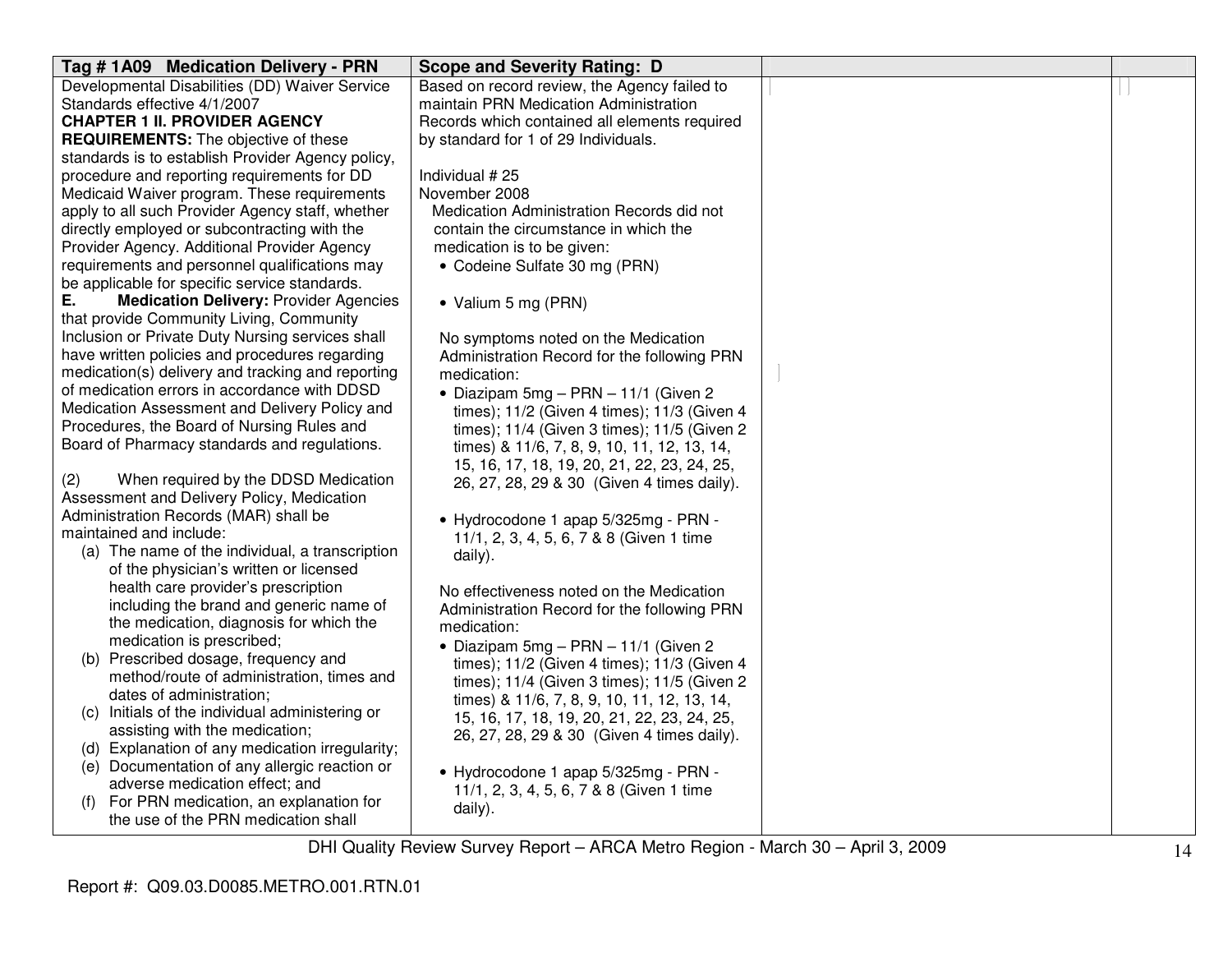| include observable signs/symptoms or             | No time taken indicated on the Medication               |  |
|--------------------------------------------------|---------------------------------------------------------|--|
| circumstances in which the medication is         | Administration Record for the following PRN             |  |
| to be used, and documentation of                 | medication:                                             |  |
| effectiveness of PRN medication                  | • Diazipam 5mg - PRN - 11/1 (Given 2                    |  |
| administered.                                    | times); 11/2 (Given 4 times); 11/3 (Given 4             |  |
| (3) The Provider Agency shall also maintain a    | times); 11/4 (Given 3 times); 11/5 (Given 2             |  |
| signature page that designates the full name     | times) & 11/6, 7, 8, 9, 10, 11, 12, 13, 14,             |  |
| that corresponds to each initial used to         | 15, 16, 17, 18, 19, 20, 21, 22, 23, 24, 25,             |  |
| document administered or assisted delivery       | 26, 27, 28, 29 & 30 (Given 4 times daily).              |  |
| of each dose;                                    |                                                         |  |
| MARs are not required for individuals<br>(4)     |                                                         |  |
|                                                  | • Hydrocodone 1 apap 5/325mg - PRN -                    |  |
| participating in Independent Living who self-    | 11/1, 2, 3, 4, 5, 6, 7 & 8 (Given 1 time                |  |
| administer their own medications;                | daily).                                                 |  |
| Information from the prescribing pharmacy<br>(5) |                                                         |  |
| regarding medications shall be kept in the       | No nurses approval noted on the on the                  |  |
| home and community inclusion service             | Medication Administration Record for the                |  |
| locations and shall include the expected         | following PRN medication:                               |  |
| desired outcomes of administrating the           | • Diazipam 5mg - PRN - 11/1 (Given 2                    |  |
| medication, signs and symptoms of adverse        | times); 11/2 (Given 4 times); 11/3 (Given 4             |  |
| events and interactions with other               | times); 11/4 (Given 3 times); 11/5 (Given 2             |  |
| medications;                                     | times) & 11/6, 7, 8, 9, 10, 11, 12, 13, 14,             |  |
|                                                  | 15, 16, 17, 18, 19, 20, 21, 22, 23, 24, 25,             |  |
|                                                  | 26, 27, 28, 29 & 30 (Given 4 times daily).              |  |
| NMAC 16.19.11.8 MINIMUM STANDARDS:               |                                                         |  |
| A. MINIMUM STANDARDS FOR THE                     | • Hydrocodone 1 apap 5/325mg - PRN -                    |  |
| DISTRIBUTION, STORAGE, HANDLING AND              | 11/1, 2, 3, 4, 5, 6, 7 & 8 (Given 1 time                |  |
| RECORD KEEPING OF DRUGS:                         | daily).                                                 |  |
|                                                  |                                                         |  |
| (d) The facility shall have a Medication         | Medication Administration Records did not               |  |
| Administration Record (MAR) documenting          | contain a signature page that designates the            |  |
| medication administered to residents, including  | full name that corresponds to each initial              |  |
| over-the-counter medications. This               | used to document administered or assisted               |  |
| documentation shall include:                     |                                                         |  |
| (i)<br>Name of resident;                         | delivery of each dose for the following<br>medications: |  |
| (ii)<br>Date given;                              |                                                         |  |
| (iii)<br>Drug product name;                      | $\bullet$ Diazipam 5mg – PRN                            |  |
| Dosage and form;<br>(iv)                         | • Hydrocodone 1 apap 5/325mg - PRN                      |  |
| Strength of drug;<br>(v)                         |                                                         |  |
| Route of administration;<br>(vi)                 | December 2008                                           |  |
| (vii) How often medication is to be taken;       | No symptoms noted on the Medication                     |  |
| (viii) Time taken and staff initials;            | Administration Record for the following PRN             |  |
| Dates when the medication is                     | medication:                                             |  |
| (ix)                                             | • Codeine Sulfate 30mg - PRN - 12/4 (Given              |  |
| discontinued or changed;                         | 1 time); 12/5 (Given 6 times); 12/6 (Given 5            |  |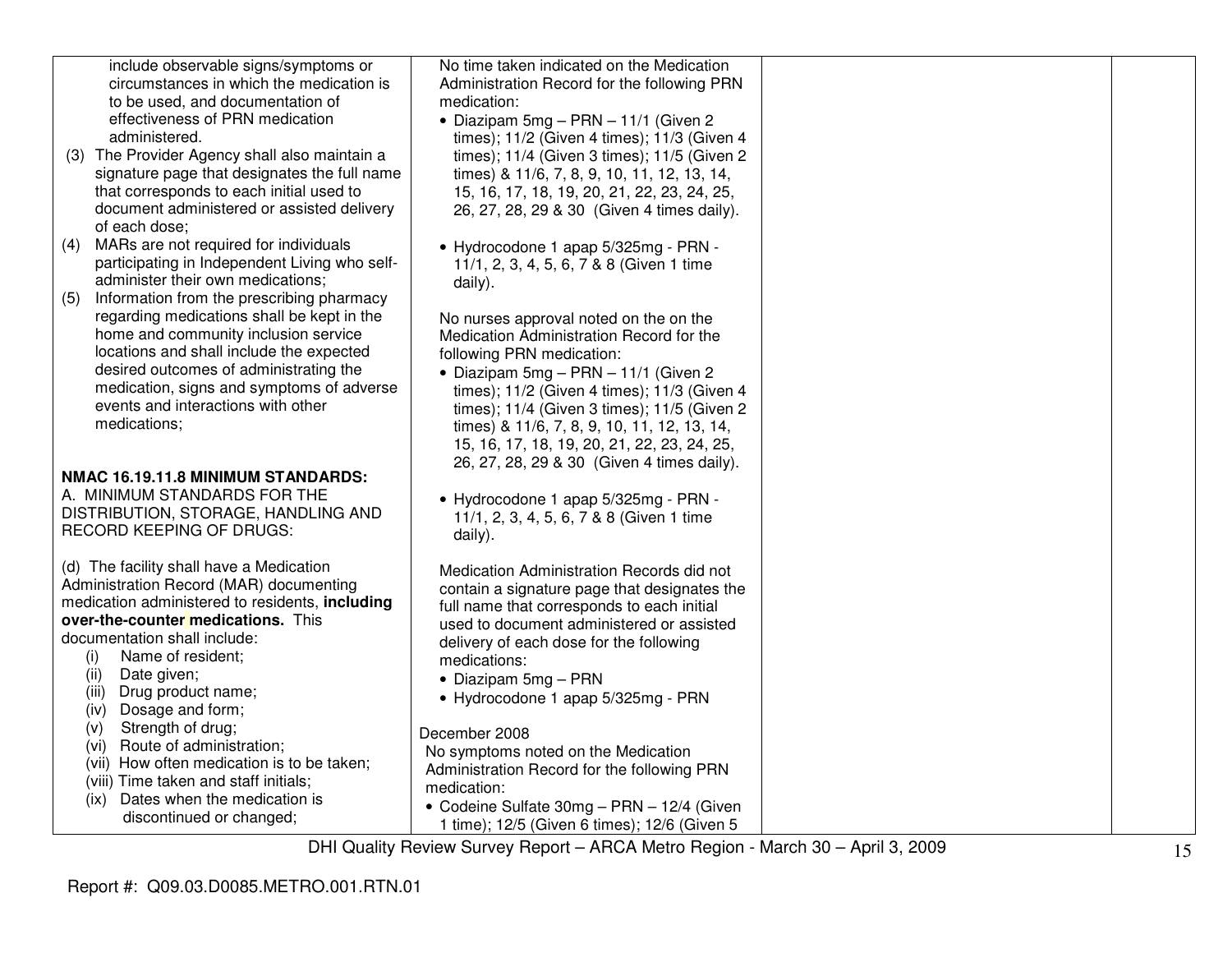| The name and initials of all staff<br>(x)                             | times); 12/7 & 8 (Given 3 times daily); 12/9,                                           |  |
|-----------------------------------------------------------------------|-----------------------------------------------------------------------------------------|--|
| administering medications.                                            | 10 & 11 (Given 5 times daily); 12/12 & 13                                               |  |
|                                                                       | (Given 6 times daily); 12/14 & 15 (Given 5                                              |  |
| <b>Model Custodial Procedure Manual</b>                               | times daily); 12/16 (Given 6 times); 12/17                                              |  |
| <b>D. Administration of Drugs</b>                                     | (Given 5 times); 12/18, 19 & 20 (Given 4                                                |  |
| Unless otherwise stated by practitioner, patients                     | times daily); 12/21 (Given 5 times); 12/22                                              |  |
| will not be allowed to administer their own                           | (Given 6 times); 12/23 (Given 4 times); 12/24                                           |  |
| medications.                                                          | (Given 5 times); 12/25 (Given 6 times); 12/26                                           |  |
| Document the practitioner's order authorizing the                     | (Given 4 times); 12/27 (Given 3 times);                                                 |  |
| self-administration of medications.                                   | 12/28, 29 & 30 (Given 5 times daily) & 12/31<br>(Given 3 times)                         |  |
| All PRN (As needed) medications shall have                            |                                                                                         |  |
| complete detail instructions regarding the                            | • Diazipam 5mg - PRN - 12/1, 2, 3, 4, 5, 6, 7,                                          |  |
| administering of the medication. This shall                           | 8, 9, 10, 11, 12, 13, 14, 15, 16, 17, 18, 19,                                           |  |
| include:                                                              | 20, 21 & 22 (Given 4 times daily); 12/23                                                |  |
| $\triangleright$ symptoms that indicate the use of the<br>medication, | (Given 3 times) & 12/31 (Given 1 time).                                                 |  |
| exact dosage to be used, and<br>➤                                     | No effectiveness noted on the Medication                                                |  |
| the exact amount to be used in a 24 hour<br>➤                         | Administration Record for the following PRN                                             |  |
| period.                                                               | medication:                                                                             |  |
|                                                                       | • Codeine Sulfate 30mg - PRN - 12/4 (Given                                              |  |
|                                                                       | 1 time); 12/5 (Given 6 times); 12/6 (Given 5                                            |  |
|                                                                       | times); 12/7 & 8 (Given 3 times daily); 12/9,                                           |  |
|                                                                       | 10 & 11 (Given 5 times daily); 12/12 & 13                                               |  |
|                                                                       | (Given 6 times daily); 12/14 & 15 (Given 5                                              |  |
|                                                                       | times daily); 12/16 (Given 6 times); 12/17                                              |  |
|                                                                       | (Given 5 times); 12/18, 19 & 20 (Given 4                                                |  |
|                                                                       | times daily); 12/21 (Given 5 times); 12/22                                              |  |
|                                                                       | (Given 6 times); 12/23 (Given 4 times); 12/24                                           |  |
|                                                                       | (Given 5 times); 12/25 (Given 6 times); 12/26                                           |  |
|                                                                       | (Given 4 times); 12/27 (Given 3 times);<br>12/28, 29 & 30 (Given 5 times daily) & 12/31 |  |
|                                                                       | (Given 3 times)                                                                         |  |
|                                                                       |                                                                                         |  |
|                                                                       | • Diazipam 5mg - PRN - 12/1, 2, 3, 4, 5, 6, 7,                                          |  |
|                                                                       | 8, 9, 10, 11, 12, 13, 14, 15, 16, 17, 18, 19,                                           |  |
|                                                                       | 20, 21 & 22 (Given 4 times daily); 12/23                                                |  |
|                                                                       | (Given 3 times) & 12/31 (Given 1 time).                                                 |  |
|                                                                       | No time taken indicated on the Medication                                               |  |
|                                                                       | Administration Record for the following PRN                                             |  |
|                                                                       | medication:                                                                             |  |
|                                                                       | • Codeine Sulfate 30mg - PRN - 12/4 (Given                                              |  |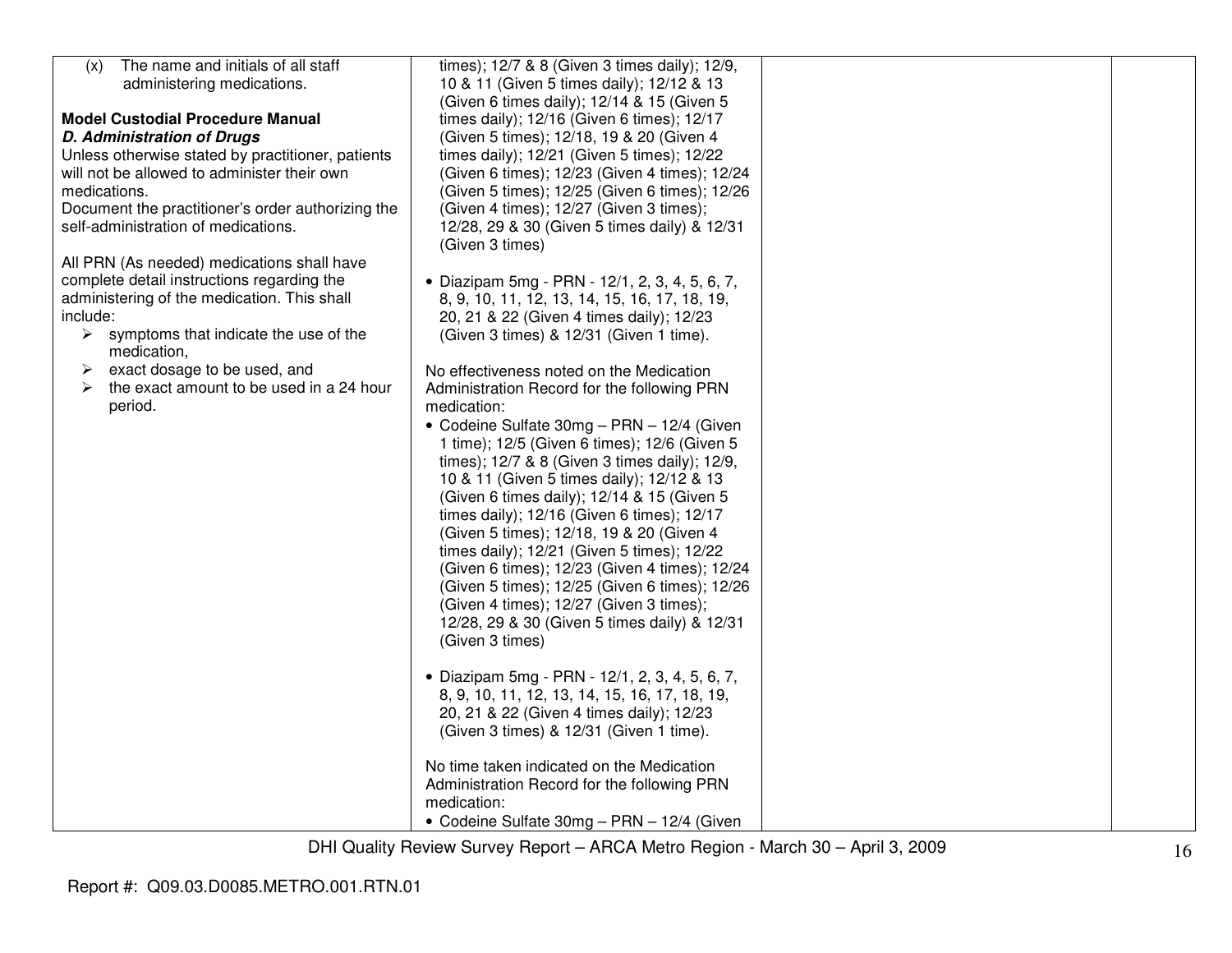| 1 time); 12/5 (Given 6 times); 12/6 (Given 5<br>times); 12/7 & 8 (Given 3 times daily); 12/9,<br>10 & 11 (Given 5 times daily); 12/12 & 13<br>(Given 6 times daily); 12/14 & 15 (Given 5<br>times daily); 12/16 (Given 6 times); 12/17<br>(Given 5 times); 12/18, 19 & 20 (Given 4<br>times daily); 12/21 (Given 5 times); 12/22<br>(Given 6 times); 12/23 (Given 4 times); 12/24<br>(Given 5 times); 12/25 (Given 6 times); 12/26<br>(Given 4 times); 12/27 (Given 3 times);<br>12/28, 29 & 30 (Given 5 times daily) & 12/31<br>(Given 3 times)                                                                                                                                                                  |  |
|-------------------------------------------------------------------------------------------------------------------------------------------------------------------------------------------------------------------------------------------------------------------------------------------------------------------------------------------------------------------------------------------------------------------------------------------------------------------------------------------------------------------------------------------------------------------------------------------------------------------------------------------------------------------------------------------------------------------|--|
| • Diazipam 5mg - PRN - 12/1, 2, 3, 4, 5, 6, 7,<br>8, 9, 10, 11, 12, 13, 14, 15, 16, 17, 18, 19,<br>20, 21 & 22 (Given 4 times daily); 12/23<br>(Given 3 times) & 12/31 (Given 1 time).                                                                                                                                                                                                                                                                                                                                                                                                                                                                                                                            |  |
| No nurses approval noted on the on the<br>Medication Administration Record for the<br>following PRN medication:<br>• Codeine Sulfate 30mg - PRN - 12/4 (Given<br>1 time); 12/5 (Given 6 times); 12/6 (Given 5<br>times); 12/7 & 8 (Given 3 times daily); 12/9,<br>10 & 11 (Given 5 times daily); 12/12 & 13<br>(Given 6 times daily); 12/14 & 15 (Given 5<br>times daily); 12/16 (Given 6 times); 12/17<br>(Given 5 times); 12/18, 19 & 20 (Given 4<br>times daily); 12/21 (Given 5 times); 12/22<br>(Given 6 times); 12/23 (Given 4 times); 12/24<br>(Given 5 times); 12/25 (Given 6 times); 12/26<br>(Given 4 times); 12/27 (Given 3 times);<br>12/28, 29 & 30 (Given 5 times daily) & 12/31<br>(Given 3 times) |  |
| • Diazipam 5mg - PRN - 12/1, 2, 3, 4, 5, 6, 7,<br>8, 9, 10, 11, 12, 13, 14, 15, 16, 17, 18, 19,<br>20, 21 & 22 (Given 4 times daily); 12/23<br>(Given 3 times) & 12/31 (Given 1 time).                                                                                                                                                                                                                                                                                                                                                                                                                                                                                                                            |  |
| Medication Administration Records did not<br>contain a signature page that designates the<br>full name that corresponds to each initial used                                                                                                                                                                                                                                                                                                                                                                                                                                                                                                                                                                      |  |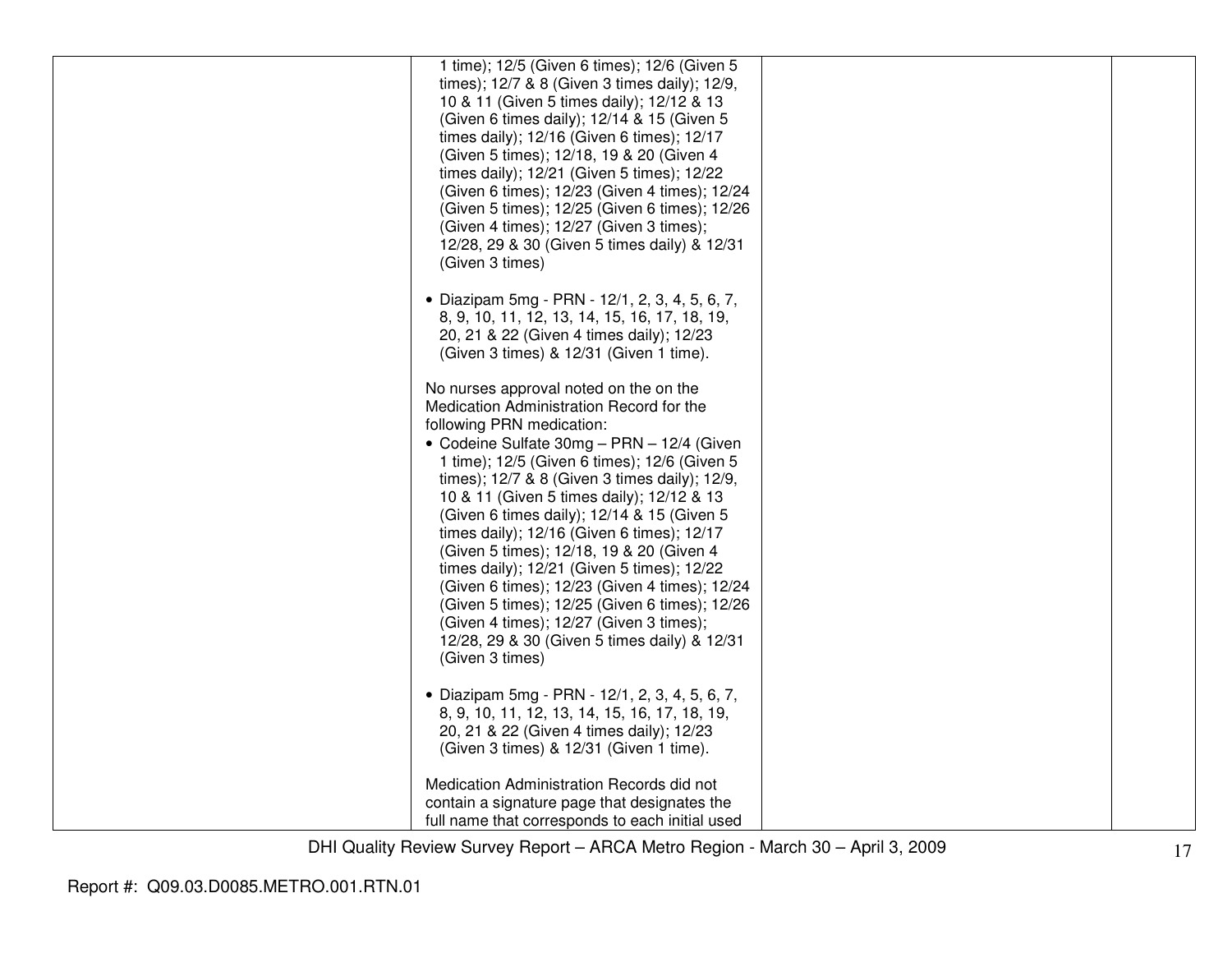| to document administered or assisted delivery<br>of each dose for the following medications:<br>• Codeine Sulfate 30mg – PRN<br>• Diazipam 5mg - PRN |  |
|------------------------------------------------------------------------------------------------------------------------------------------------------|--|
|                                                                                                                                                      |  |
|                                                                                                                                                      |  |
|                                                                                                                                                      |  |
|                                                                                                                                                      |  |
|                                                                                                                                                      |  |
|                                                                                                                                                      |  |
|                                                                                                                                                      |  |
|                                                                                                                                                      |  |
|                                                                                                                                                      |  |
|                                                                                                                                                      |  |
|                                                                                                                                                      |  |
|                                                                                                                                                      |  |
|                                                                                                                                                      |  |
|                                                                                                                                                      |  |
|                                                                                                                                                      |  |
|                                                                                                                                                      |  |
|                                                                                                                                                      |  |
|                                                                                                                                                      |  |
|                                                                                                                                                      |  |
|                                                                                                                                                      |  |
|                                                                                                                                                      |  |
|                                                                                                                                                      |  |
|                                                                                                                                                      |  |
|                                                                                                                                                      |  |
|                                                                                                                                                      |  |
|                                                                                                                                                      |  |
|                                                                                                                                                      |  |
|                                                                                                                                                      |  |
|                                                                                                                                                      |  |
|                                                                                                                                                      |  |
|                                                                                                                                                      |  |
|                                                                                                                                                      |  |
|                                                                                                                                                      |  |
|                                                                                                                                                      |  |
|                                                                                                                                                      |  |
|                                                                                                                                                      |  |
|                                                                                                                                                      |  |
|                                                                                                                                                      |  |
|                                                                                                                                                      |  |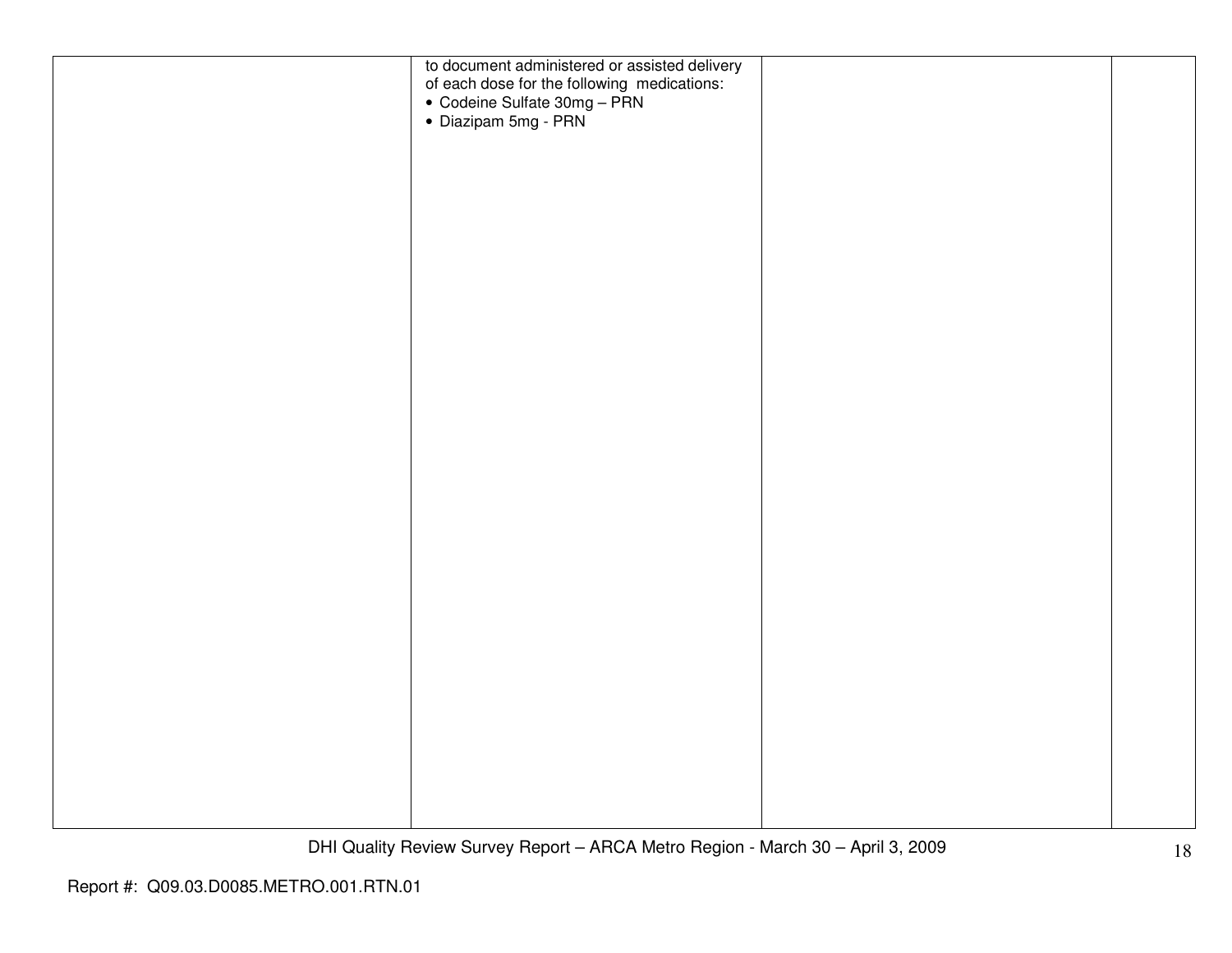| Tag #1A20 DSP Training Documents                                                      | <b>Scope and Severity Rating: E</b>                      |  |
|---------------------------------------------------------------------------------------|----------------------------------------------------------|--|
| Developmental Disabilities (DD) Waiver Service                                        | Based on record review, the Agency failed to             |  |
| Standards effective 4/1/2007                                                          | ensure that Orientation and Training                     |  |
| <b>CHAPTER 1 IV. GENERAL REQUIREMENTS</b>                                             | requirements were met for 15 of 73 Direct                |  |
| FOR PROVIDER AGENCY SERVICE                                                           | Service Personnel.                                       |  |
| <b>PERSONNEL:</b> The objective of this section is to                                 |                                                          |  |
| establish personnel standards for DD Medicaid                                         | Review of Direct Service Personnel training              |  |
| Waiver Provider Agencies for the following                                            | records found no evidence of the following               |  |
| services: Community Living Supports,                                                  | required DOH/DDSD trainings and certification            |  |
| Community Inclusion Services, Respite,                                                | being completed:                                         |  |
| Substitute Care and Personal Support                                                  |                                                          |  |
| Companion Services. These standards apply to                                          | First Aid (DSP #38, 51, 55, 66, 71, 72, 77,<br>$\bullet$ |  |
| all personnel who provide services, whether                                           | 78 & 90)                                                 |  |
| directly employed or subcontracting with the<br>Provider Agency. Additional personnel |                                                          |  |
| requirements and qualifications may be                                                | CPR (DSP #38, 51, 55, 66, 71, 72, 77, 78<br>$\bullet$    |  |
| applicable for specific service standards.                                            | & 90)                                                    |  |
| <b>Orientation and Training Requirements:</b><br>C.                                   |                                                          |  |
| Orientation and training for direct support                                           | Assisting With Medications (DSP #71,<br>72, 87 & 98)     |  |
| staff and his or her supervisors shall comply                                         |                                                          |  |
| with the DDSD/DOH Policy Governing the                                                | Person-Centered Planning (1-Day) (DSP<br>$\bullet$       |  |
| <b>Training Requirements for Direct Support</b>                                       | #110)                                                    |  |
| <b>Staff and Internal Service Coordinators</b>                                        |                                                          |  |
| Serving Individuals with Developmental                                                | Basic Health/Orientation (DSP #110)                      |  |
| Disabilities to include the following:                                                |                                                          |  |
| Each new employee shall receive<br>(1)                                                | Rights & Advocacy (DSP #72,75, 89 &                      |  |
| appropriate orientation, including but not                                            | 110)                                                     |  |
| limited to, all policies relating to fire                                             |                                                          |  |
| prevention, accident prevention, incident                                             | Level 1 Health (DSP #57, 66, 72, 75, 89                  |  |
| management and reporting, and emergency                                               | 8110                                                     |  |
| procedures; and                                                                       |                                                          |  |
| Individual-specific training for each<br>(2)                                          | Teaching & Support Strategies (DSP #57,<br>$\bullet$     |  |
| individual under his or her direct care, as                                           | 89 & 110)                                                |  |
| described in the individual service plan, prior                                       |                                                          |  |
| to working alone with the individual.                                                 | Positive Behavior Supports Strategies<br>$\bullet$       |  |
|                                                                                       | (DSP #75, 89 & 110)                                      |  |
|                                                                                       |                                                          |  |
|                                                                                       | Participatory Communication & Choice                     |  |
|                                                                                       | Making (DSP #57, 72, 75, 89 & 110)                       |  |
|                                                                                       |                                                          |  |
|                                                                                       |                                                          |  |
|                                                                                       |                                                          |  |
|                                                                                       |                                                          |  |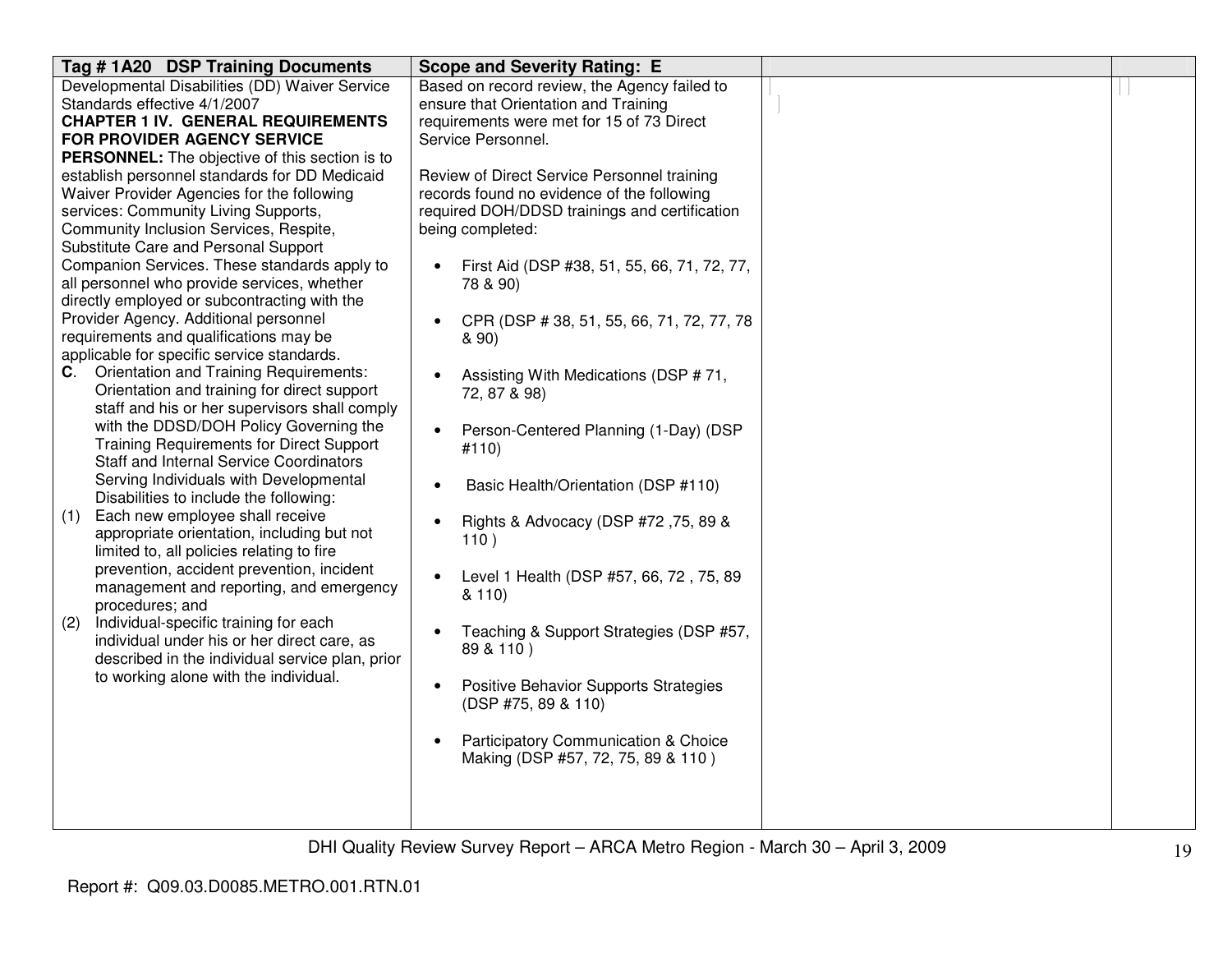| Tag #1A22 Staff Competence                                                                                                                                                                                                                                                                                                                                                                                                                                                                                                                                                                                                                                                                                                                                                                                                                                                                                                                                                                                                                                                                                                                                                                                               | Scope and Severity Rating: D                     |  |
|--------------------------------------------------------------------------------------------------------------------------------------------------------------------------------------------------------------------------------------------------------------------------------------------------------------------------------------------------------------------------------------------------------------------------------------------------------------------------------------------------------------------------------------------------------------------------------------------------------------------------------------------------------------------------------------------------------------------------------------------------------------------------------------------------------------------------------------------------------------------------------------------------------------------------------------------------------------------------------------------------------------------------------------------------------------------------------------------------------------------------------------------------------------------------------------------------------------------------|--------------------------------------------------|--|
| Developmental Disabilities (DD) Waiver Service                                                                                                                                                                                                                                                                                                                                                                                                                                                                                                                                                                                                                                                                                                                                                                                                                                                                                                                                                                                                                                                                                                                                                                           | Based on interview, the Agency failed to ensure  |  |
| Standards effective 4/1/2007                                                                                                                                                                                                                                                                                                                                                                                                                                                                                                                                                                                                                                                                                                                                                                                                                                                                                                                                                                                                                                                                                                                                                                                             | that training competencies were met for 1 of 34  |  |
| <b>CHAPTER 1 IV. GENERAL REQUIREMENTS</b>                                                                                                                                                                                                                                                                                                                                                                                                                                                                                                                                                                                                                                                                                                                                                                                                                                                                                                                                                                                                                                                                                                                                                                                | Direct Service Personnel.                        |  |
| FOR PROVIDER AGENCY SERVICE                                                                                                                                                                                                                                                                                                                                                                                                                                                                                                                                                                                                                                                                                                                                                                                                                                                                                                                                                                                                                                                                                                                                                                                              |                                                  |  |
| PERSONNEL: The objective of this section is to                                                                                                                                                                                                                                                                                                                                                                                                                                                                                                                                                                                                                                                                                                                                                                                                                                                                                                                                                                                                                                                                                                                                                                           | When DSP were asked, if the individual had       |  |
| establish personnel standards for DD Medicaid                                                                                                                                                                                                                                                                                                                                                                                                                                                                                                                                                                                                                                                                                                                                                                                                                                                                                                                                                                                                                                                                                                                                                                            | diabetes and to describe the signs of high blood |  |
| Waiver Provider Agencies for the following                                                                                                                                                                                                                                                                                                                                                                                                                                                                                                                                                                                                                                                                                                                                                                                                                                                                                                                                                                                                                                                                                                                                                                               | sugar and what to do, the following was          |  |
| services: Community Living Supports,                                                                                                                                                                                                                                                                                                                                                                                                                                                                                                                                                                                                                                                                                                                                                                                                                                                                                                                                                                                                                                                                                                                                                                                     | reported:                                        |  |
| Community Inclusion Services, Respite,                                                                                                                                                                                                                                                                                                                                                                                                                                                                                                                                                                                                                                                                                                                                                                                                                                                                                                                                                                                                                                                                                                                                                                                   |                                                  |  |
| Substitute Care and Personal Support                                                                                                                                                                                                                                                                                                                                                                                                                                                                                                                                                                                                                                                                                                                                                                                                                                                                                                                                                                                                                                                                                                                                                                                     | • DSP #40 "I don't know." (Per ISP the           |  |
| Companion Services. These standards apply to                                                                                                                                                                                                                                                                                                                                                                                                                                                                                                                                                                                                                                                                                                                                                                                                                                                                                                                                                                                                                                                                                                                                                                             | individual has a diagnosis of Diabetes).         |  |
| all personnel who provide services, whether                                                                                                                                                                                                                                                                                                                                                                                                                                                                                                                                                                                                                                                                                                                                                                                                                                                                                                                                                                                                                                                                                                                                                                              | (Individual $# 3$ )                              |  |
| directly employed or subcontracting with the                                                                                                                                                                                                                                                                                                                                                                                                                                                                                                                                                                                                                                                                                                                                                                                                                                                                                                                                                                                                                                                                                                                                                                             |                                                  |  |
| Provider Agency. Additional personnel                                                                                                                                                                                                                                                                                                                                                                                                                                                                                                                                                                                                                                                                                                                                                                                                                                                                                                                                                                                                                                                                                                                                                                                    |                                                  |  |
|                                                                                                                                                                                                                                                                                                                                                                                                                                                                                                                                                                                                                                                                                                                                                                                                                                                                                                                                                                                                                                                                                                                                                                                                                          |                                                  |  |
|                                                                                                                                                                                                                                                                                                                                                                                                                                                                                                                                                                                                                                                                                                                                                                                                                                                                                                                                                                                                                                                                                                                                                                                                                          |                                                  |  |
|                                                                                                                                                                                                                                                                                                                                                                                                                                                                                                                                                                                                                                                                                                                                                                                                                                                                                                                                                                                                                                                                                                                                                                                                                          |                                                  |  |
|                                                                                                                                                                                                                                                                                                                                                                                                                                                                                                                                                                                                                                                                                                                                                                                                                                                                                                                                                                                                                                                                                                                                                                                                                          |                                                  |  |
|                                                                                                                                                                                                                                                                                                                                                                                                                                                                                                                                                                                                                                                                                                                                                                                                                                                                                                                                                                                                                                                                                                                                                                                                                          |                                                  |  |
|                                                                                                                                                                                                                                                                                                                                                                                                                                                                                                                                                                                                                                                                                                                                                                                                                                                                                                                                                                                                                                                                                                                                                                                                                          |                                                  |  |
|                                                                                                                                                                                                                                                                                                                                                                                                                                                                                                                                                                                                                                                                                                                                                                                                                                                                                                                                                                                                                                                                                                                                                                                                                          |                                                  |  |
|                                                                                                                                                                                                                                                                                                                                                                                                                                                                                                                                                                                                                                                                                                                                                                                                                                                                                                                                                                                                                                                                                                                                                                                                                          |                                                  |  |
|                                                                                                                                                                                                                                                                                                                                                                                                                                                                                                                                                                                                                                                                                                                                                                                                                                                                                                                                                                                                                                                                                                                                                                                                                          |                                                  |  |
|                                                                                                                                                                                                                                                                                                                                                                                                                                                                                                                                                                                                                                                                                                                                                                                                                                                                                                                                                                                                                                                                                                                                                                                                                          |                                                  |  |
|                                                                                                                                                                                                                                                                                                                                                                                                                                                                                                                                                                                                                                                                                                                                                                                                                                                                                                                                                                                                                                                                                                                                                                                                                          |                                                  |  |
|                                                                                                                                                                                                                                                                                                                                                                                                                                                                                                                                                                                                                                                                                                                                                                                                                                                                                                                                                                                                                                                                                                                                                                                                                          |                                                  |  |
|                                                                                                                                                                                                                                                                                                                                                                                                                                                                                                                                                                                                                                                                                                                                                                                                                                                                                                                                                                                                                                                                                                                                                                                                                          |                                                  |  |
|                                                                                                                                                                                                                                                                                                                                                                                                                                                                                                                                                                                                                                                                                                                                                                                                                                                                                                                                                                                                                                                                                                                                                                                                                          |                                                  |  |
|                                                                                                                                                                                                                                                                                                                                                                                                                                                                                                                                                                                                                                                                                                                                                                                                                                                                                                                                                                                                                                                                                                                                                                                                                          |                                                  |  |
|                                                                                                                                                                                                                                                                                                                                                                                                                                                                                                                                                                                                                                                                                                                                                                                                                                                                                                                                                                                                                                                                                                                                                                                                                          |                                                  |  |
|                                                                                                                                                                                                                                                                                                                                                                                                                                                                                                                                                                                                                                                                                                                                                                                                                                                                                                                                                                                                                                                                                                                                                                                                                          |                                                  |  |
|                                                                                                                                                                                                                                                                                                                                                                                                                                                                                                                                                                                                                                                                                                                                                                                                                                                                                                                                                                                                                                                                                                                                                                                                                          |                                                  |  |
|                                                                                                                                                                                                                                                                                                                                                                                                                                                                                                                                                                                                                                                                                                                                                                                                                                                                                                                                                                                                                                                                                                                                                                                                                          |                                                  |  |
|                                                                                                                                                                                                                                                                                                                                                                                                                                                                                                                                                                                                                                                                                                                                                                                                                                                                                                                                                                                                                                                                                                                                                                                                                          |                                                  |  |
|                                                                                                                                                                                                                                                                                                                                                                                                                                                                                                                                                                                                                                                                                                                                                                                                                                                                                                                                                                                                                                                                                                                                                                                                                          |                                                  |  |
|                                                                                                                                                                                                                                                                                                                                                                                                                                                                                                                                                                                                                                                                                                                                                                                                                                                                                                                                                                                                                                                                                                                                                                                                                          |                                                  |  |
|                                                                                                                                                                                                                                                                                                                                                                                                                                                                                                                                                                                                                                                                                                                                                                                                                                                                                                                                                                                                                                                                                                                                                                                                                          |                                                  |  |
|                                                                                                                                                                                                                                                                                                                                                                                                                                                                                                                                                                                                                                                                                                                                                                                                                                                                                                                                                                                                                                                                                                                                                                                                                          |                                                  |  |
|                                                                                                                                                                                                                                                                                                                                                                                                                                                                                                                                                                                                                                                                                                                                                                                                                                                                                                                                                                                                                                                                                                                                                                                                                          |                                                  |  |
|                                                                                                                                                                                                                                                                                                                                                                                                                                                                                                                                                                                                                                                                                                                                                                                                                                                                                                                                                                                                                                                                                                                                                                                                                          |                                                  |  |
|                                                                                                                                                                                                                                                                                                                                                                                                                                                                                                                                                                                                                                                                                                                                                                                                                                                                                                                                                                                                                                                                                                                                                                                                                          |                                                  |  |
| requirements and qualifications may be<br>applicable for specific service standards.<br><b>Qualifications for Direct Service</b><br>F.,<br>Personnel: The following employment<br>qualifications and competency requirements<br>are applicable to all Direct Service<br>Personnel employed by a Provider Agency:<br>Direct service personnel shall be eighteen<br>(1)<br>(18) years or older. Exception: Adult<br>Habilitation can employ direct care<br>personnel under the age of eighteen 18<br>years, but the employee shall work directly<br>under a supervisor, who is physically<br>present at all times;<br>Direct service personnel shall have the<br>(2)<br>ability to read and carry out the<br>requirements in an ISP;<br>Direct service personnel shall be available<br>(3)<br>to communicate in the language that is<br>functionally required by the individual or in<br>the use of any specific augmentative<br>communication system utilized by the<br>individual;<br>Direct service personnel shall meet the<br>(4)<br>qualifications specified by DDSD in the<br>Policy Governing the Training Requirements<br>for Direct Support Staff and Internal Service<br>Coordinators, Serving Individuals with |                                                  |  |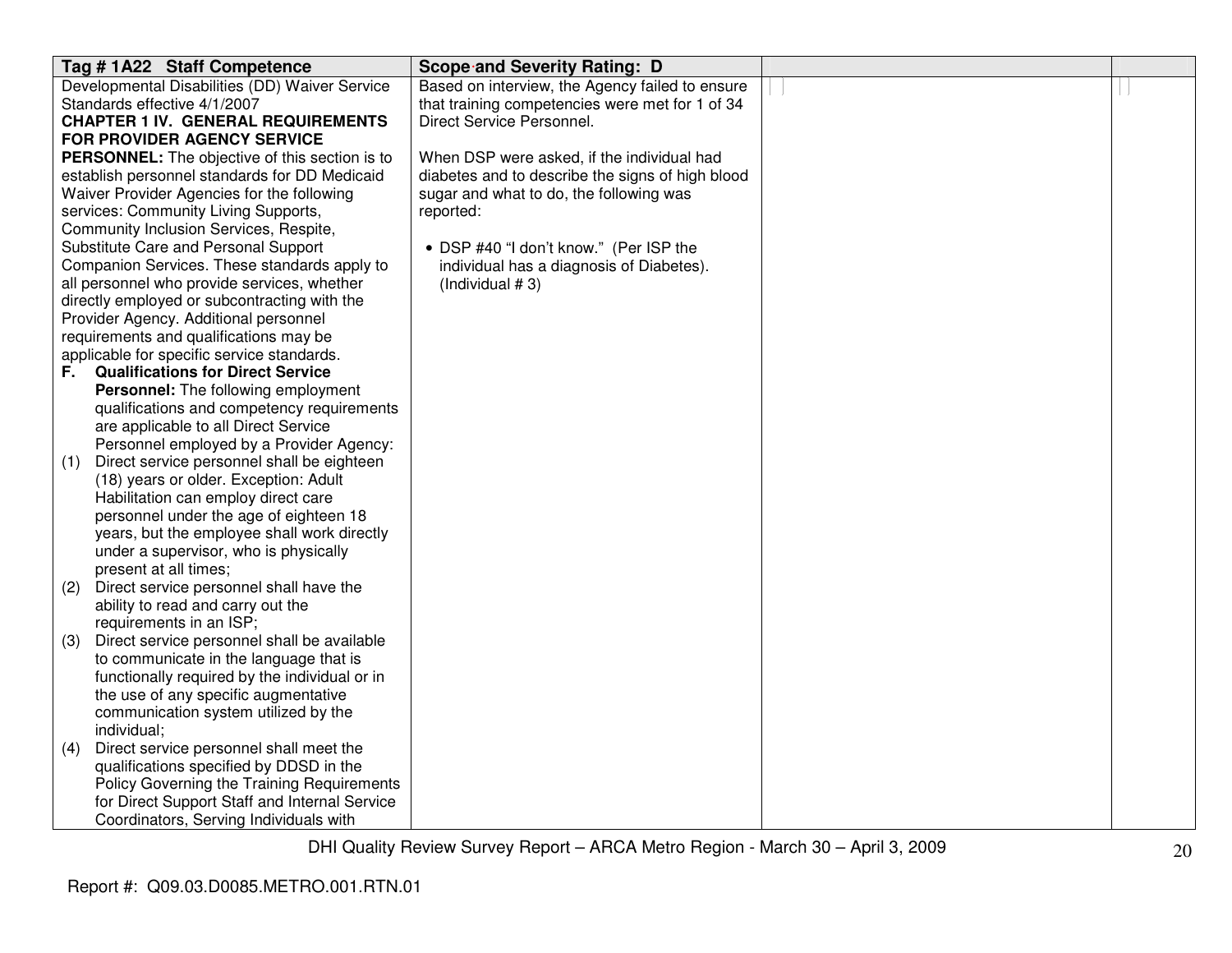|     | Developmental Disabilities; and               |  |  |
|-----|-----------------------------------------------|--|--|
| (5) | Direct service Provider Agencies of Respite   |  |  |
|     | Services, Substitute Care, Personal Support   |  |  |
|     | Services, Nutritional Counseling, Therapists  |  |  |
|     | and Nursing shall demonstrate basic           |  |  |
|     |                                               |  |  |
|     | knowledge of developmental disabilities and   |  |  |
|     | have training or demonstrable qualifications  |  |  |
|     | related to the role he or she is performing   |  |  |
|     | and complete individual specific training as  |  |  |
|     | required in the ISP for each individual he or |  |  |
|     | she support.                                  |  |  |
| (6) | Report required personnel training status to  |  |  |
|     | the DDSD Statewide Training Database as       |  |  |
|     | specified in DDSD policies as related to      |  |  |
|     | training requirements as follows:             |  |  |
|     |                                               |  |  |
|     | (a) Initial comprehensive personnel status    |  |  |
|     | report (name, date of hire, Social Security   |  |  |
|     | number category) on all required              |  |  |
|     | personnel to be submitted to DDSD             |  |  |
|     | Statewide Training Database within the        |  |  |
|     | first ninety (90) calendar days of providing  |  |  |
|     | services;                                     |  |  |
|     | (b) Staff who do not wish to use his or her   |  |  |
|     | Social Security Number may request an         |  |  |
|     | alternative tracking number; and              |  |  |
| (c) | Quarterly personnel update reports sent to    |  |  |
|     | DDSD Statewide Training Database to           |  |  |
|     |                                               |  |  |
|     | reflect new hires, terminations, inter-       |  |  |
|     | provider Agency position changes, and         |  |  |
|     | name changes.                                 |  |  |
|     |                                               |  |  |
|     |                                               |  |  |
|     |                                               |  |  |
|     |                                               |  |  |
|     |                                               |  |  |
|     |                                               |  |  |
|     |                                               |  |  |
|     |                                               |  |  |
|     |                                               |  |  |
|     |                                               |  |  |
|     |                                               |  |  |
|     |                                               |  |  |
|     |                                               |  |  |
|     |                                               |  |  |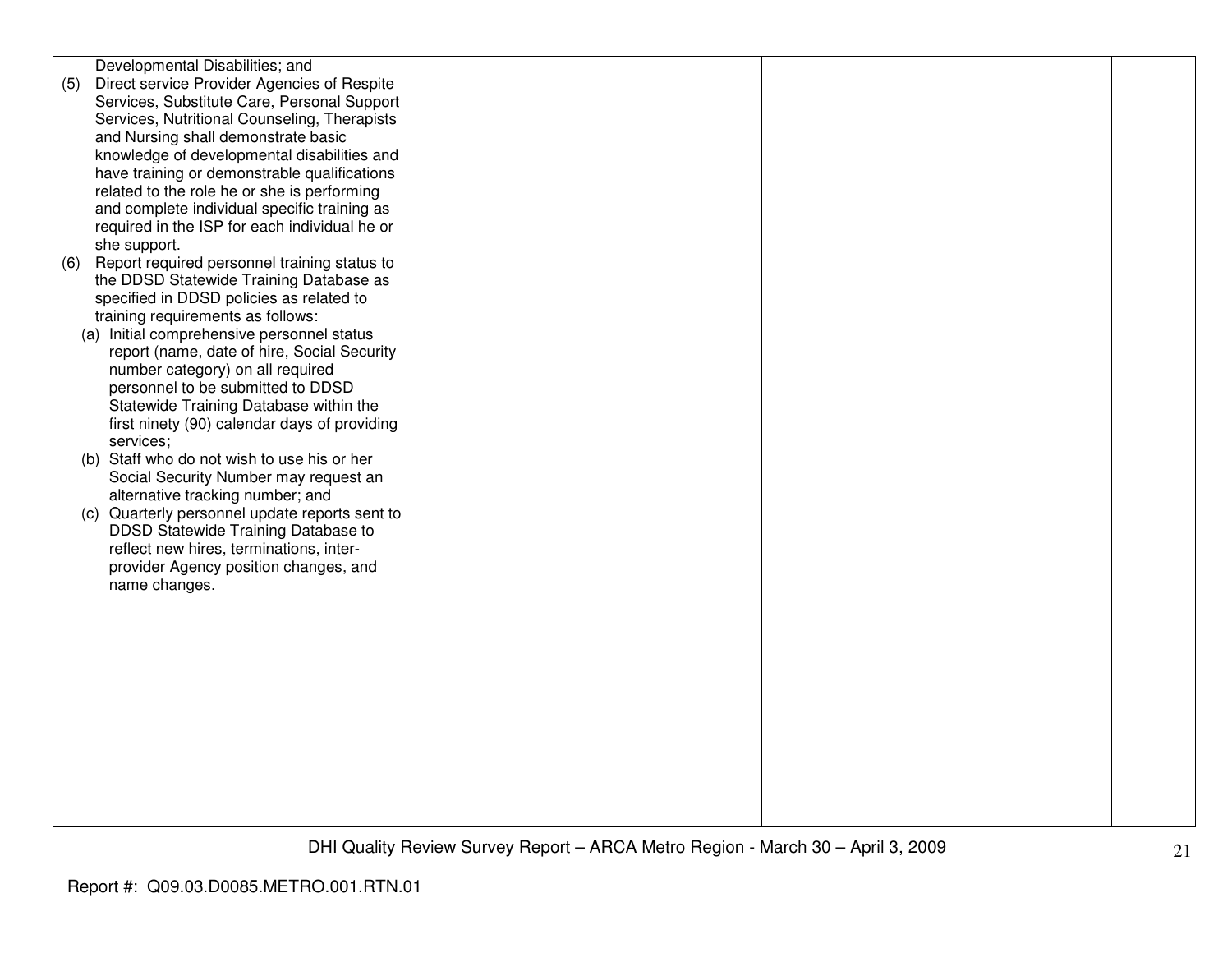| Tag #1A25 (CoP) CCHS                                                            | <b>Scope and Severity Rating: D</b>             |  |
|---------------------------------------------------------------------------------|-------------------------------------------------|--|
| <b>NMAC 7.1.9.9</b>                                                             | Based on record review, the Agency failed to    |  |
| A. Prohibition on Employment: A care                                            | maintain documentation indicating no            |  |
| provider shall not hire or continue the                                         | "disqualifying convictions" or documentation of |  |
| employment or contractual services of any                                       | the timely submission of pertinent application  |  |
| applicant, caregiver or hospital caregiver for                                  | information to the Caregiver Criminal History   |  |
| whom the care provider has received notice of a                                 | Screening Program was on file for 2 of 79       |  |
| disqualifying conviction, except as provided in                                 | Agency Personnel.                               |  |
| Subsection B of this section.                                                   |                                                 |  |
| <b>NMAC 7.1.9.11</b>                                                            | The following Agency Personnel Files contained  |  |
| <b>DISQUALIFYING CONVICTIONS.</b> The following                                 | no evidence of Caregiver Criminal History       |  |
| felony convictions disqualify an applicant,                                     | Screenings:                                     |  |
| caregiver or hospital caregiver from employment                                 |                                                 |  |
| or contractual services with a care provider:                                   | • #106 - Date of Hire 5/8/2002                  |  |
| A. homicide;                                                                    |                                                 |  |
| <b>B.</b> trafficking, or trafficking in controlled                             | The following Agency Personnel Files contained  |  |
| substances:                                                                     | Caregiver Criminal History Screenings, which    |  |
| C. kidnapping, false imprisonment, aggravated<br>assault or aggravated battery; | were not specific to the Agency:                |  |
| D. rape, criminal sexual penetration, criminal                                  |                                                 |  |
| sexual contact, incest, indecent exposure, or                                   | • #118 - Date of Hire 2/20/2001                 |  |
| other related felony sexual offenses;                                           |                                                 |  |
| E. crimes involving adult abuse, neglect or                                     |                                                 |  |
| financial exploitation;                                                         |                                                 |  |
| <b>F.</b> crimes involving child abuse or neglect;                              |                                                 |  |
| G. crimes involving robbery, larceny, extortion,                                |                                                 |  |
| burglary, fraud, forgery, embezzlement, credit                                  |                                                 |  |
| card fraud, or receiving stolen property; or                                    |                                                 |  |
| H. an attempt, solicitation, or conspiracy involving                            |                                                 |  |
| any of the felonies in this subsection.                                         |                                                 |  |
|                                                                                 |                                                 |  |
| Chapter 1.IV. General Provider Requirements.                                    |                                                 |  |
| D. Criminal History Screening: All personnel                                    |                                                 |  |
| shall be screened by the Provider Agency in                                     |                                                 |  |
| regard to the employee's qualifications,                                        |                                                 |  |
| references, and employment history, prior to                                    |                                                 |  |
| employment. All Provider Agencies shall comply                                  |                                                 |  |
| with the Criminal Records Screening for                                         |                                                 |  |
| Caregivers 7.1.12 NMAC and Employee Abuse                                       |                                                 |  |
| Registry 7.1.12 NMAC as required by the                                         |                                                 |  |
| Department of Health, Division of Health                                        |                                                 |  |
| Improvement.                                                                    |                                                 |  |
|                                                                                 |                                                 |  |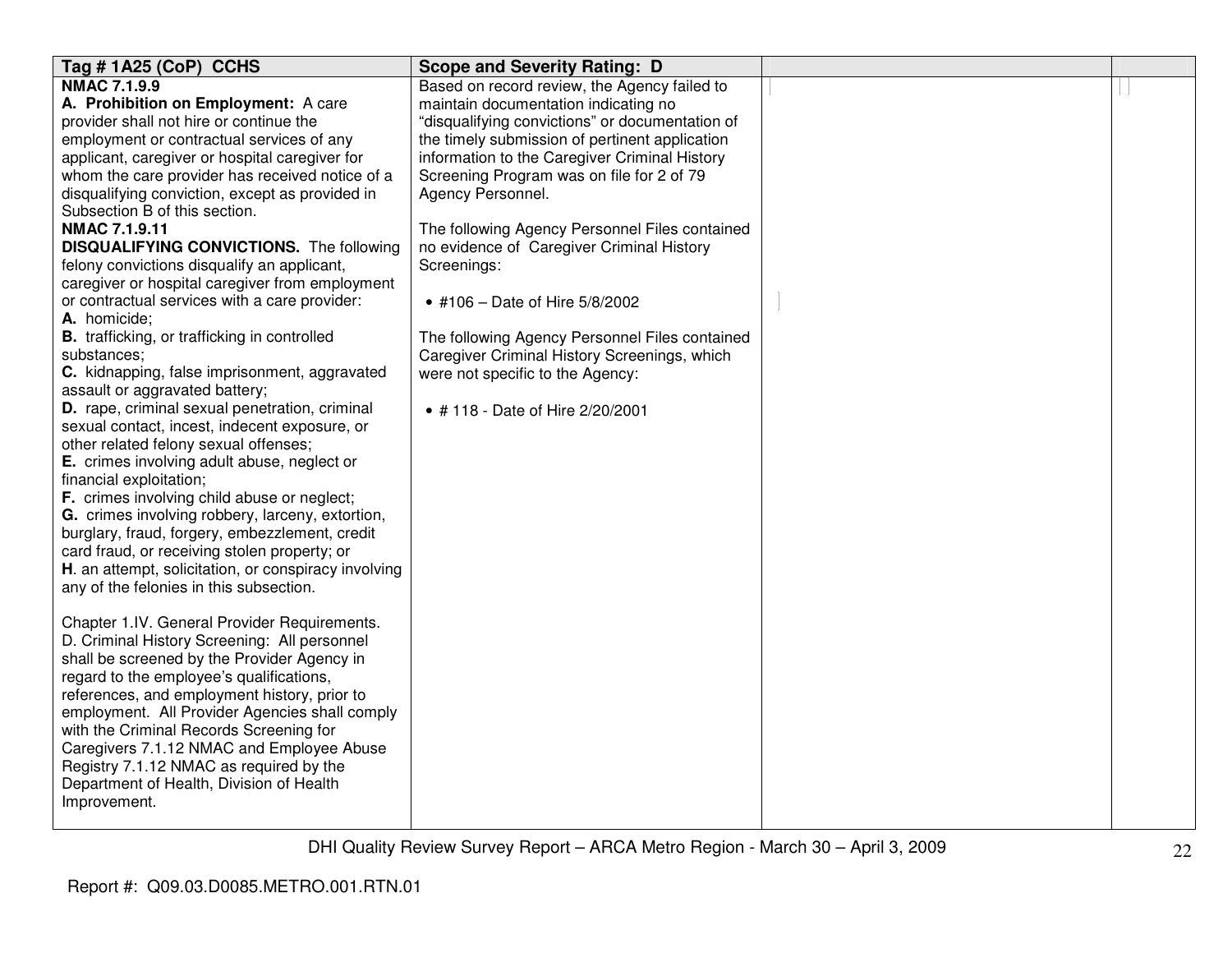| Tag #1A27 (CoP) - Late/Failure/Duty to                                         | <b>Scope and Severity Rating: E</b>                                                          |  |
|--------------------------------------------------------------------------------|----------------------------------------------------------------------------------------------|--|
| <b>Report</b>                                                                  |                                                                                              |  |
| 7.1.13.9 INCIDENT MANAGEMENT SYSTEM                                            | Based on the Incident Management Bureau's                                                    |  |
| <b>REPORTING REQUIREMENTS FOR</b>                                              | Late and Failure Reports, the Agency failed to                                               |  |
| <b>COMMUNITY BASED SERVICE PROVIDERS:</b>                                      | report suspected abuse, neglect, or                                                          |  |
| A. Duty To Report:<br>(1) All community based service providers shall          | misappropriation of property, unexpected and<br>natural/expected deaths; or other reportable |  |
| immediately report abuse, neglect or                                           | incidents to the Division of Health Improvement                                              |  |
| misappropriation of property to the adult                                      | for 9 of 37 individuals.                                                                     |  |
| protective services division.                                                  |                                                                                              |  |
| (2) All community based service providers shall                                | Individual #20                                                                               |  |
| report to the division within twenty four (24) hours                           | • Incident date 8/16/2008. Allegation was                                                    |  |
| : abuse, neglect, or misappropriation of property,                             | abuse and neglect. Report received                                                           |  |
| unexpected and natural/expected deaths; and                                    | 8/21/2008. Late Reporting. Report from                                                       |  |
| other reportable incidents                                                     | IMB reported incident "Confirmed Neglect."                                                   |  |
| to include: 7.1.13 NMAC 4                                                      |                                                                                              |  |
| (a) an environmental hazardous condition, which                                | Individual #30                                                                               |  |
| creates an immediate threat to life or health; or                              | • Incident date 10/26/2008. Allegation was                                                   |  |
| (b) admission to a hospital or psychiatric facility                            | neglect. Report received 10/29/2008. Late                                                    |  |
| or the provision of emergency services that                                    | Reporting. Report from IMB reported                                                          |  |
| results in medical care which is unanticipated or                              | incident "Confirmed Neglect."                                                                |  |
| unscheduled for the consumer and which would                                   |                                                                                              |  |
| not routinely be provided by a community based                                 | Individual #31                                                                               |  |
| service provider.                                                              | • Incident date 10/26/2008. Allegation was                                                   |  |
| (3) All community based service providers shall                                | neglect. Report received 10/29/2008. Late                                                    |  |
| ensure that the reporter with direct knowledge of                              | Reporting. Report from IMB reported                                                          |  |
| an incident has immediate access to the division                               | incident "Confirmed Neglect."                                                                |  |
| incident report form to allow the reporter to                                  |                                                                                              |  |
| respond to, report, and document incidents in a<br>timely and accurate manner. | Individual #32                                                                               |  |
| B. Notification: (1) Incident Reporting: Any                                   | • Incident date 10/26/2008. Allegation was                                                   |  |
| consumer, employee, family member or legal                                     | neglect. Report received 10/29/2008. Late                                                    |  |
| guardian may report an incident independently or                               | Reporting. Report from IMB reported<br>incident "Confirmed Neglect."                         |  |
| through the community based service provider to                                |                                                                                              |  |
| the division by telephone call, written                                        | Individual #33                                                                               |  |
| correspondence or other forms of communication                                 | • Incident date 10/26/2008. Allegation was                                                   |  |
| utilizing the division's incident report form. The                             | neglect. Report received 10/29/2008. Late                                                    |  |
| incident report form and instructions for the                                  | Reporting. Report from IMB reported                                                          |  |
| completion and filing are available at the                                     | incident "Confirmed Neglect."                                                                |  |
| division's website,                                                            |                                                                                              |  |
| http://dhi.health.state.nm.us/elibrary/ironline/ir.ph                          | Individual #34                                                                               |  |
| p or may be obtained from the department by                                    | • Incident date 10/26/2008. Allegation was                                                   |  |
| calling the toll free number.                                                  |                                                                                              |  |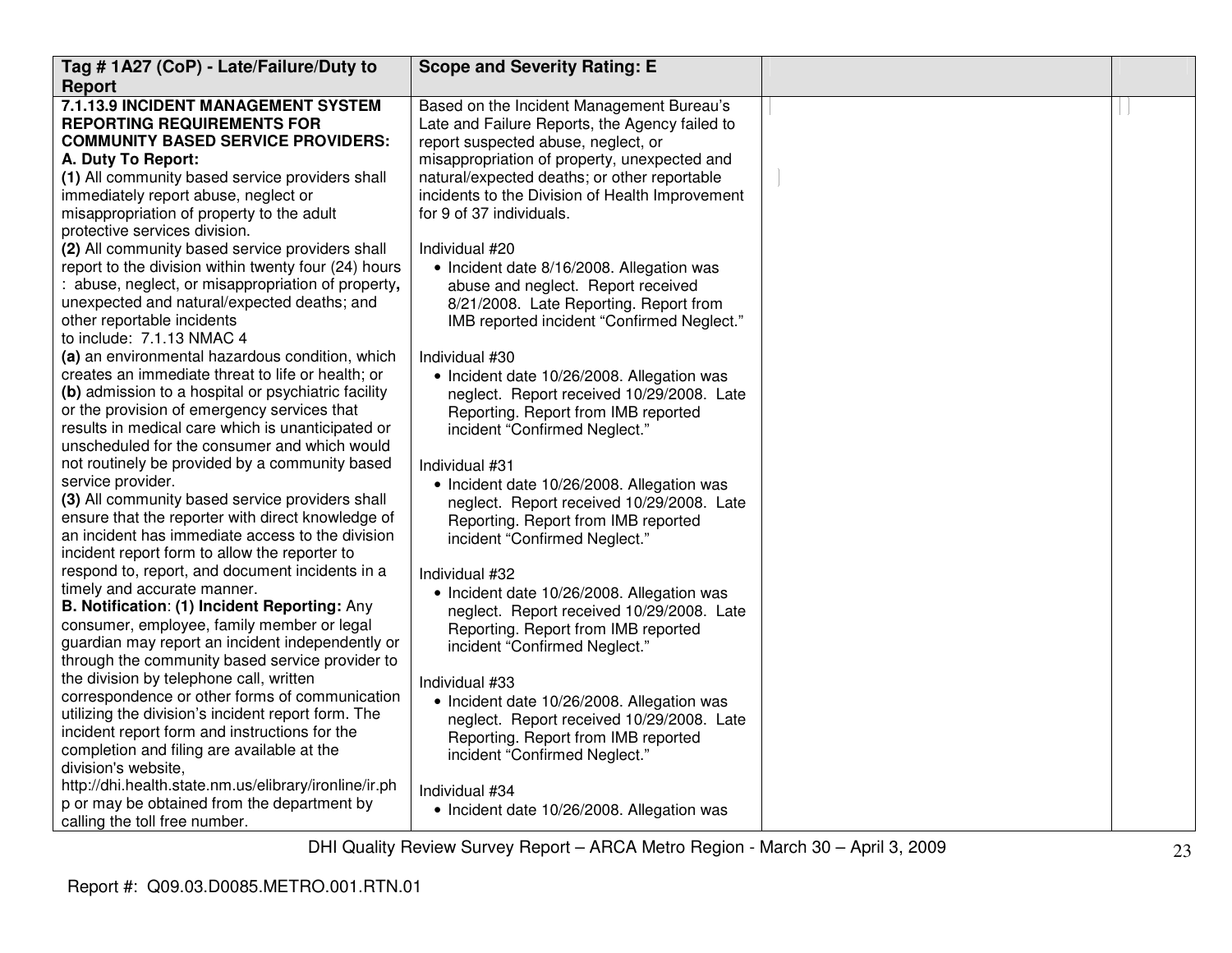| neglect. Report received 10/29/2008. Late<br>Reporting. Report from IMB reported<br>incident "Confirmed Neglect."                                                                 |  |
|-----------------------------------------------------------------------------------------------------------------------------------------------------------------------------------|--|
| Individual #35<br>• Incident date 10/26/2008. Allegation was<br>neglect. Report received 10/29/2008. Late<br>Reporting. Report from IMB reported<br>incident "Confirmed Neglect." |  |
| Individual #36<br>• Incident date 10/26/2008. Allegation was<br>neglect. Report received 10/29/2008. Late<br>Reporting. Report from IMB reported<br>incident "Confirmed Neglect." |  |
| Individual #37<br>• Incident date 2/10/2009. Allegation was<br>abuse. Report received 2/17/2009. Late<br>Reporting. Report from IMB reported<br>incident "Confirmed Abuse."       |  |
|                                                                                                                                                                                   |  |
|                                                                                                                                                                                   |  |
|                                                                                                                                                                                   |  |
|                                                                                                                                                                                   |  |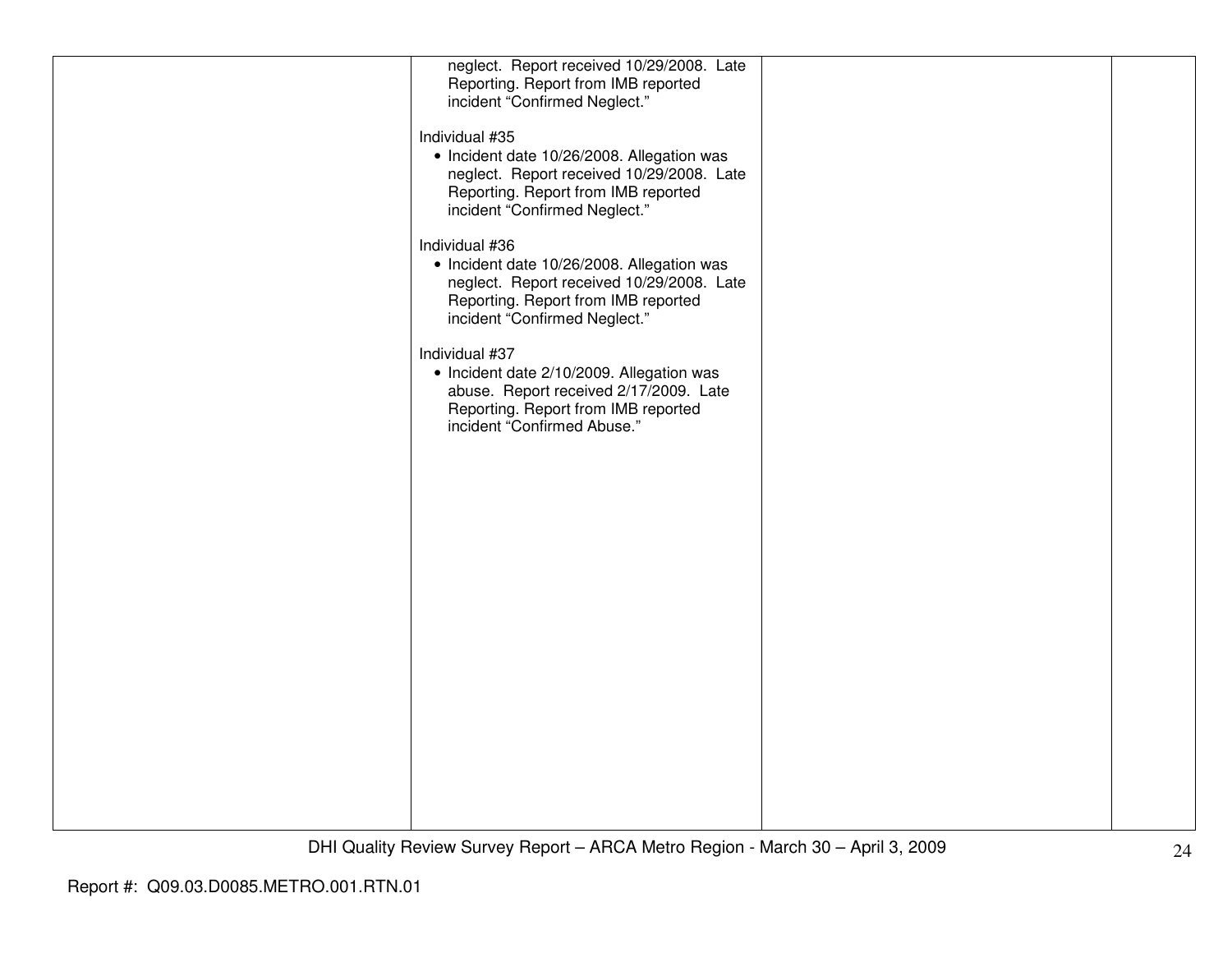| Tag #1A28 (CoP) Incident Mgt. System                | <b>Scope &amp; Severity Rating: D</b>         |  |
|-----------------------------------------------------|-----------------------------------------------|--|
| NMAC 7.1.13.10                                      | Based on record review, the Agency failed to  |  |
| <b>INCIDENT MANAGEMENT SYSTEM</b>                   | provide documentation verifying completion of |  |
| <b>REQUIREMENTS:</b>                                | Incident Management Training for 1 of 79      |  |
| A. General: All licensed health care facilities and | Agency Personnel.                             |  |
| community based service providers shall             |                                               |  |
| establish and maintain an incident management       | • Abuse, Neglect & Exploitation Incident      |  |
| system, which emphasizes the principles of          | Management Training (#65)                     |  |
| prevention and staff involvement. The licensed      |                                               |  |
| health care facility or community based service     |                                               |  |
| provider shall ensure that the incident             |                                               |  |
| management system policies and procedures           |                                               |  |
| requires all employees to be competently trained    |                                               |  |
| to respond to, report, and document incidents in    |                                               |  |
| a timely and accurate manner.                       |                                               |  |
| D. Training Documentation: All licensed health      |                                               |  |
| care facilities and community based service         |                                               |  |
| providers shall prepare training documentation      |                                               |  |
| for each employee to include a signed statement     |                                               |  |
| indicating the date, time, and place they received  |                                               |  |
| their incident management reporting instruction.    |                                               |  |
| The licensed health care facility and community     |                                               |  |
| based service provider shall maintain               |                                               |  |
| documentation of an employee's training for a       |                                               |  |
| period of at least twelve (12) months, or six (6)   |                                               |  |
| months after termination of an employee's           |                                               |  |
| employment. Training curricula shall be kept on     |                                               |  |
| the provider premises and made available on         |                                               |  |
| request by the department. Training                 |                                               |  |
| documentation shall be made available               |                                               |  |
| immediately upon a division representative's        |                                               |  |
| request. Failure to provide employee training       |                                               |  |
| documentation shall subject the licensed health     |                                               |  |
| care facility or community based service provider   |                                               |  |
| to the penalties provided for in this rule.         |                                               |  |
|                                                     |                                               |  |
|                                                     |                                               |  |
|                                                     |                                               |  |
|                                                     |                                               |  |
|                                                     |                                               |  |
|                                                     |                                               |  |
|                                                     |                                               |  |
|                                                     |                                               |  |